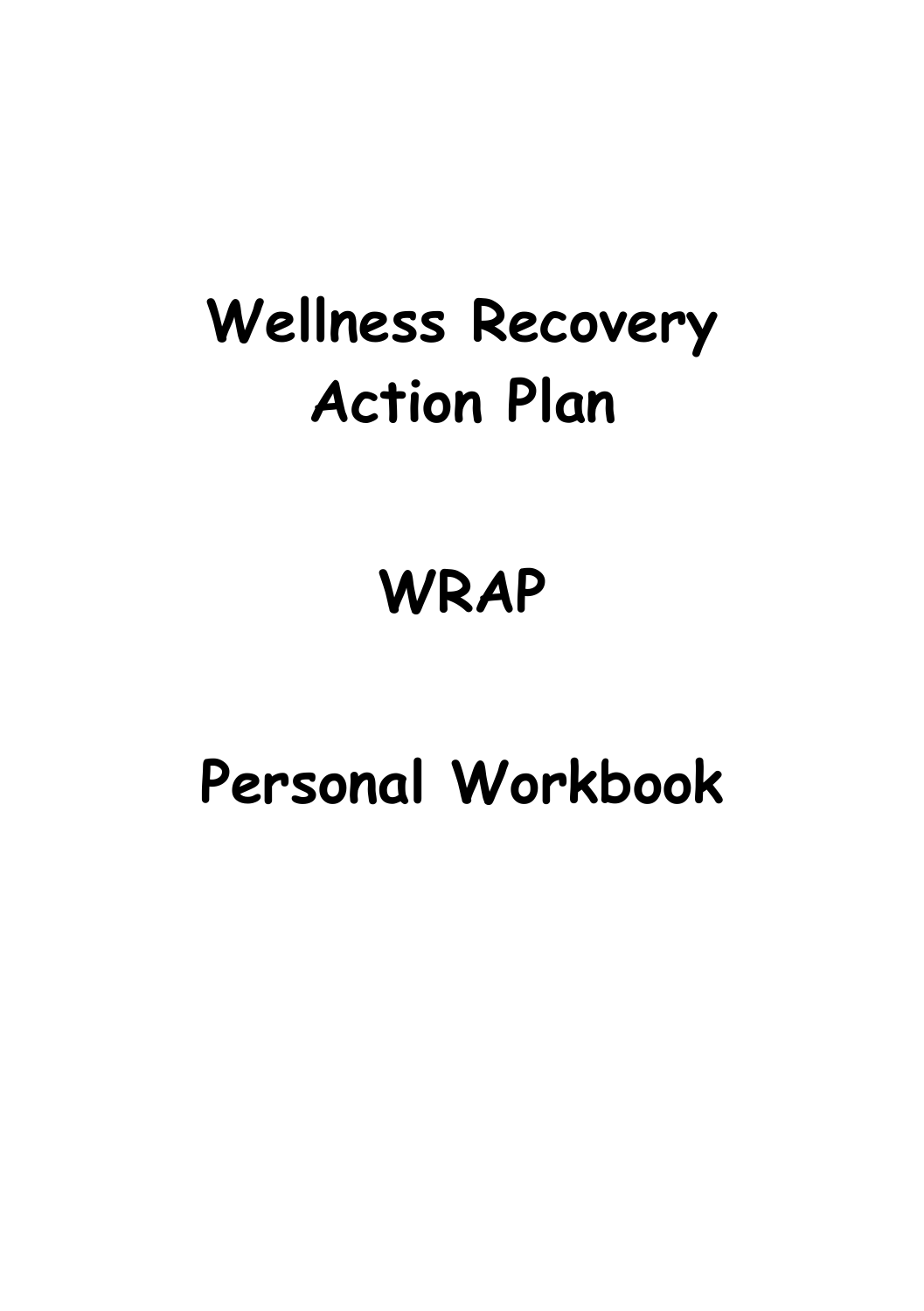### **Wellness Recovery Action Plan (WRAP)**

The Wellness Recovery Action Plan is a framework with which you can develop an effective approach to overcoming distressing symptoms, and unhelpful behaviour patterns. It is a tool with which you can get more control over your problems. WRAP was originally developed by Mary Ellen Copleand and a group of mental health service users who wanted to work on their own recovery – this is what they found worked for them. Developing your own WRAP will take time, it can be done alone, but many find it very valuable to have a supporter – someone they trust, and work on it together.

As you develop your WRAP it can become a practical support for your recovery, which you refer to daily, as a reminder and guide, and also turn to at times of difficulty. It is designed as an aid for learning about yourself, what helps and what doesn't, and how to get progressively more in control of your life and your experience. It also includes instructions on developing a crisis plan, as a means of guiding others on how best to make decisions for you and to take care of you, for those times when your problems and symptoms have made it very difficult for you to do this for yourself.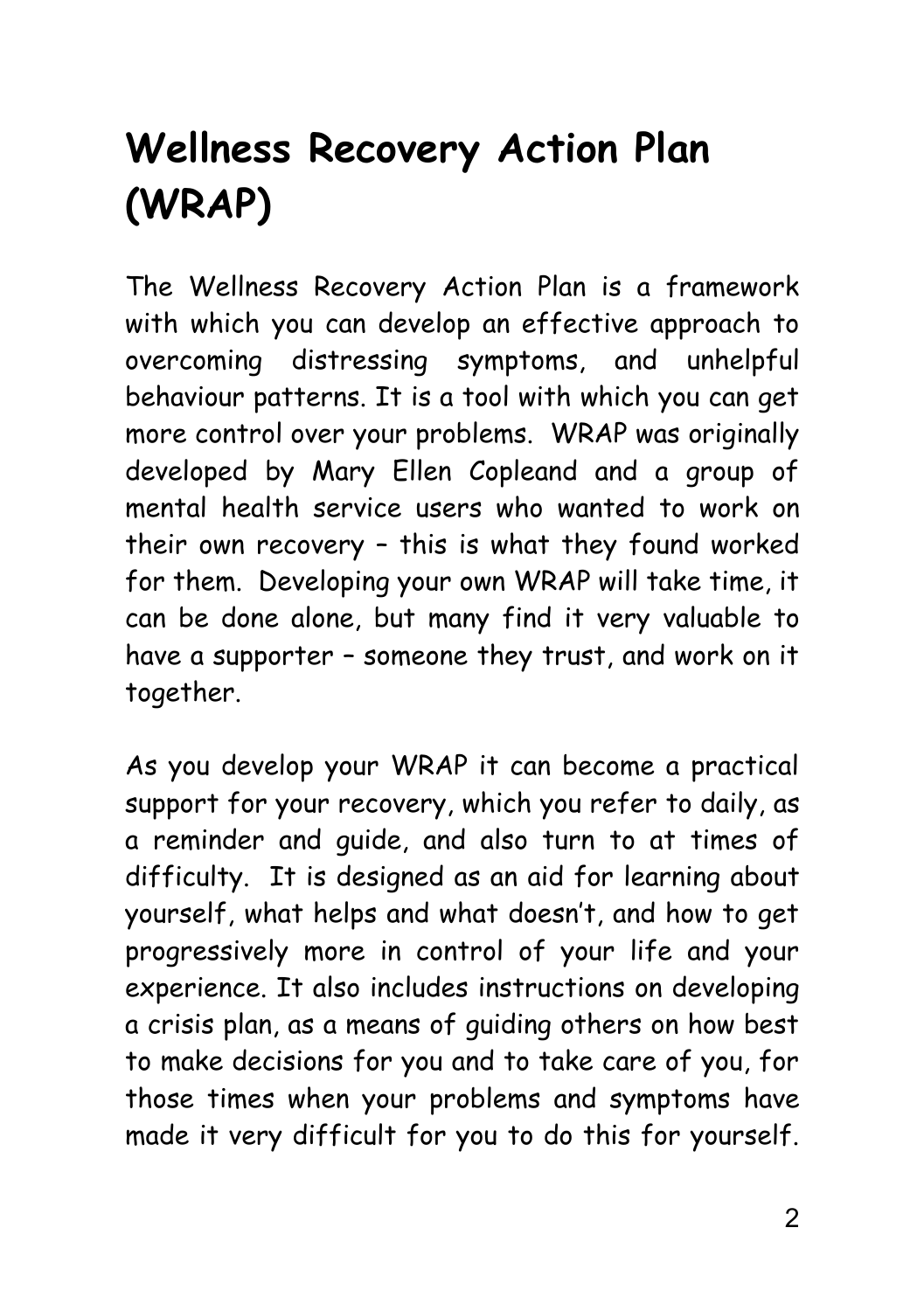Once you are committed to your own recovery, however things work out, they can be an opportunity for learning more about yourself, and improving your WRAP.

A WRAP includes: developing a Wellness Toolbox, and then

1. Evolving a daily maintenance plan

2. Understanding triggers and what I can do about them

3. Identifying early warning signs and an action plan

4. Signs that things are breaking down and an action plan

5. Crisis planning

6. Post crisis planning

The WRAP belongs to you and you decide how to use it. You decide who to show it to and you decide whether you want someone to work with you on it or not. You decide how much time to spend on it and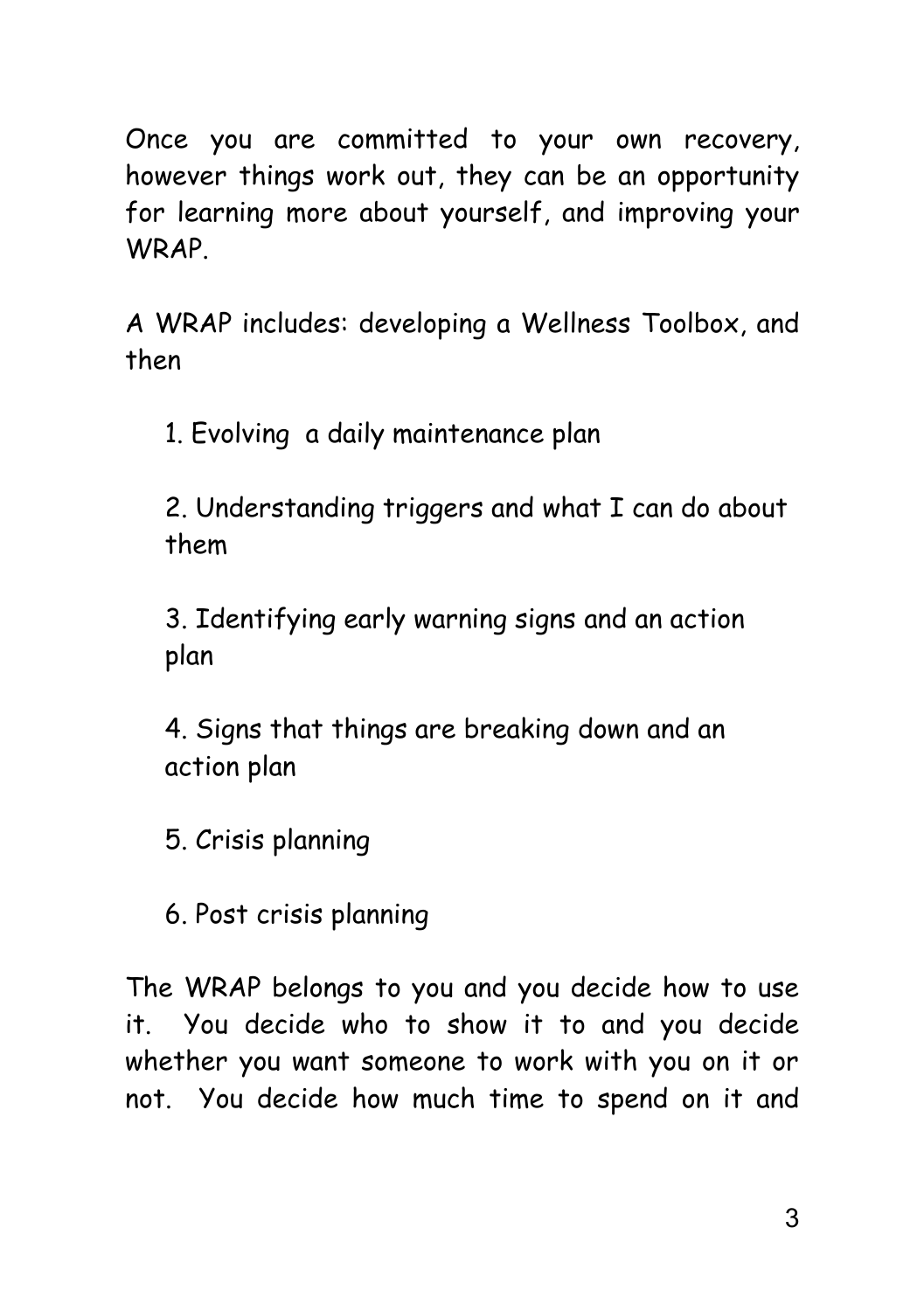when to do it. It becomes your guide to support your own wellness and recovery.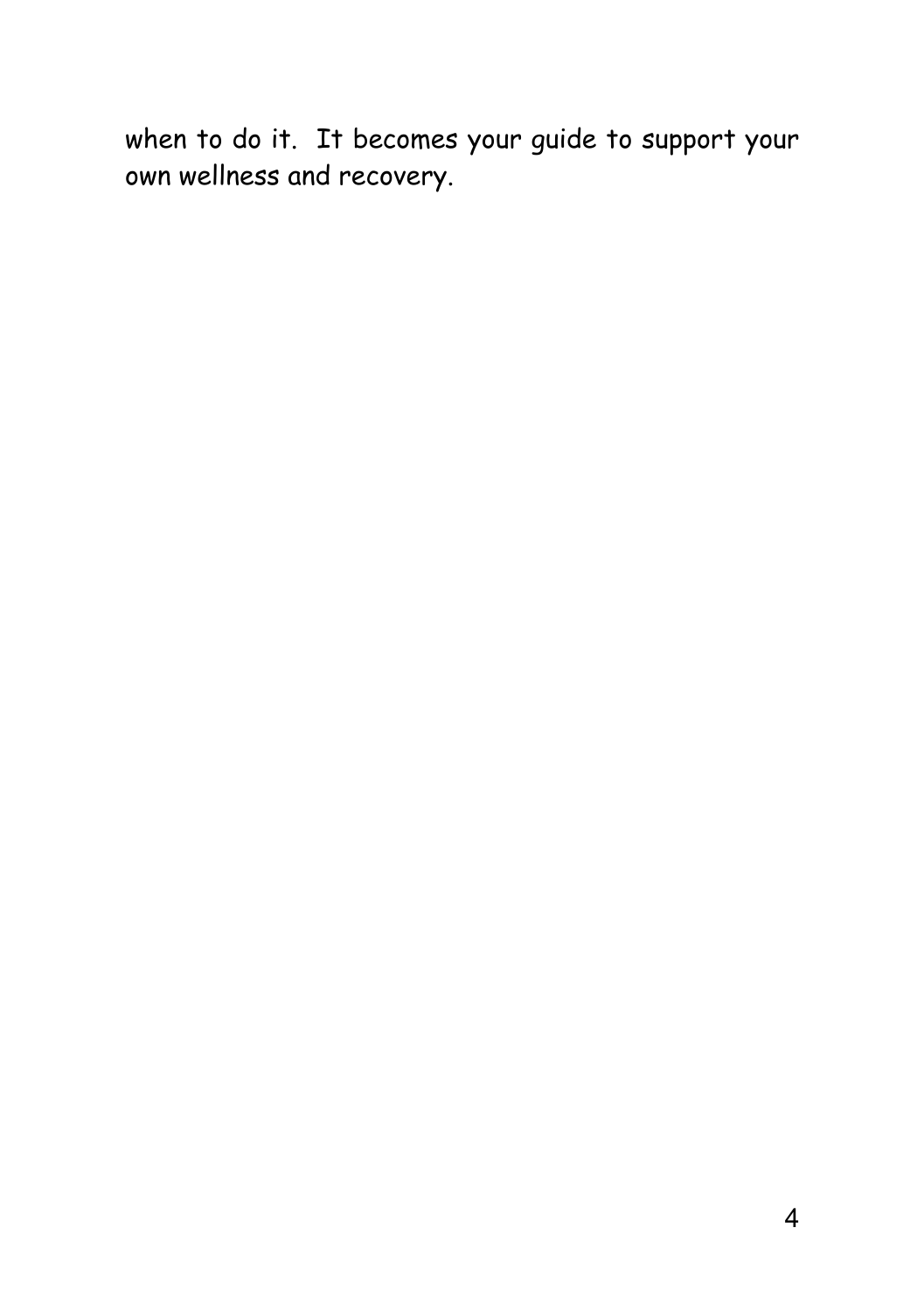### **Developing a Wellness Toolbox – reminders and resources to call on**

Wellness tools include things like: Developing a strong support system; - peer counselling; – focusing; - relaxation and stress reduction exercises; - writing a diary; creative, fun and affirming activity; – exercise; – diet; – light; - getting a good nights sleep.

a. In my experience these are my things that support wellness – this works for me: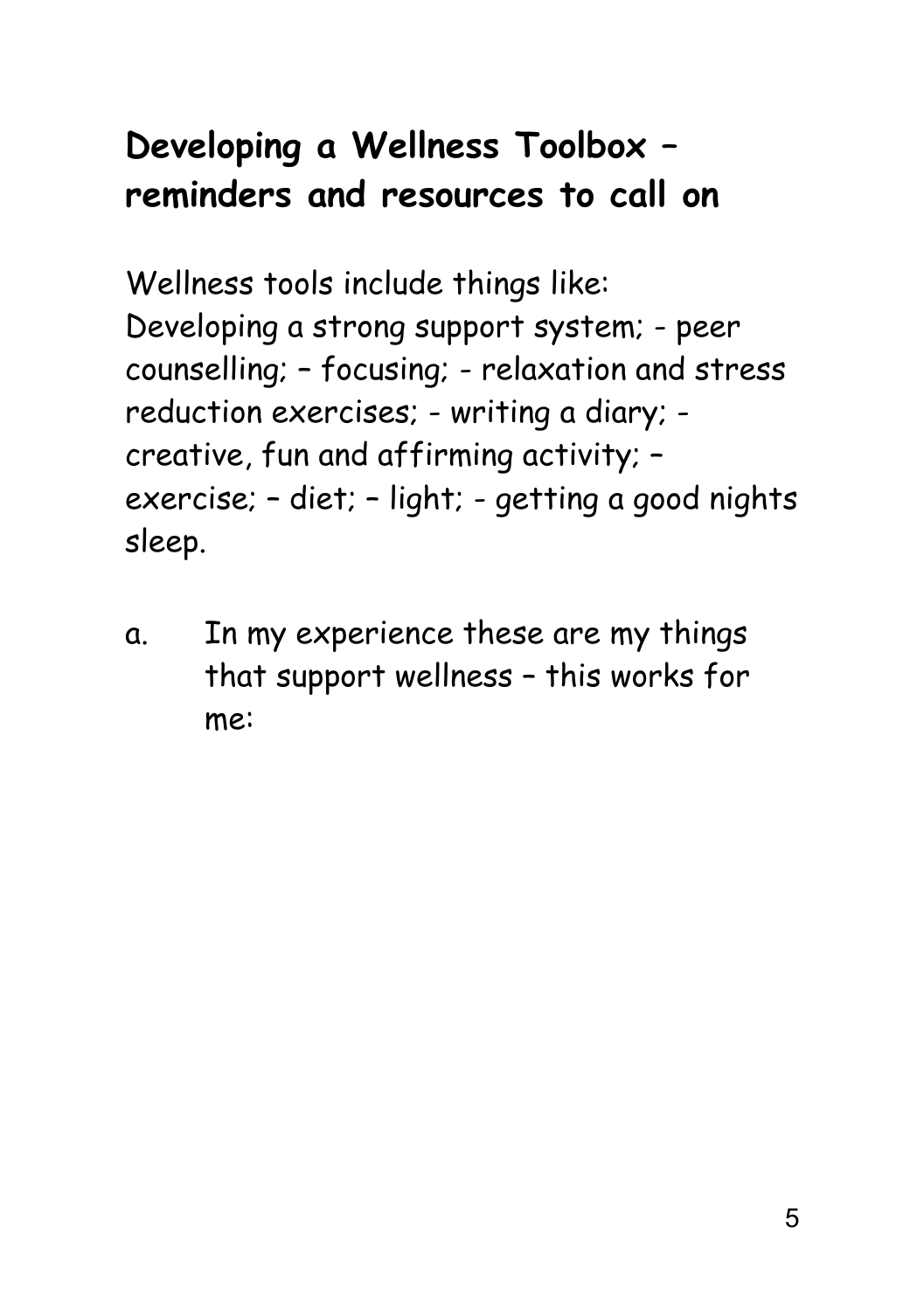b. This is what carries a sense of meaning or significance for me; this is what inspires me and reminds me of my values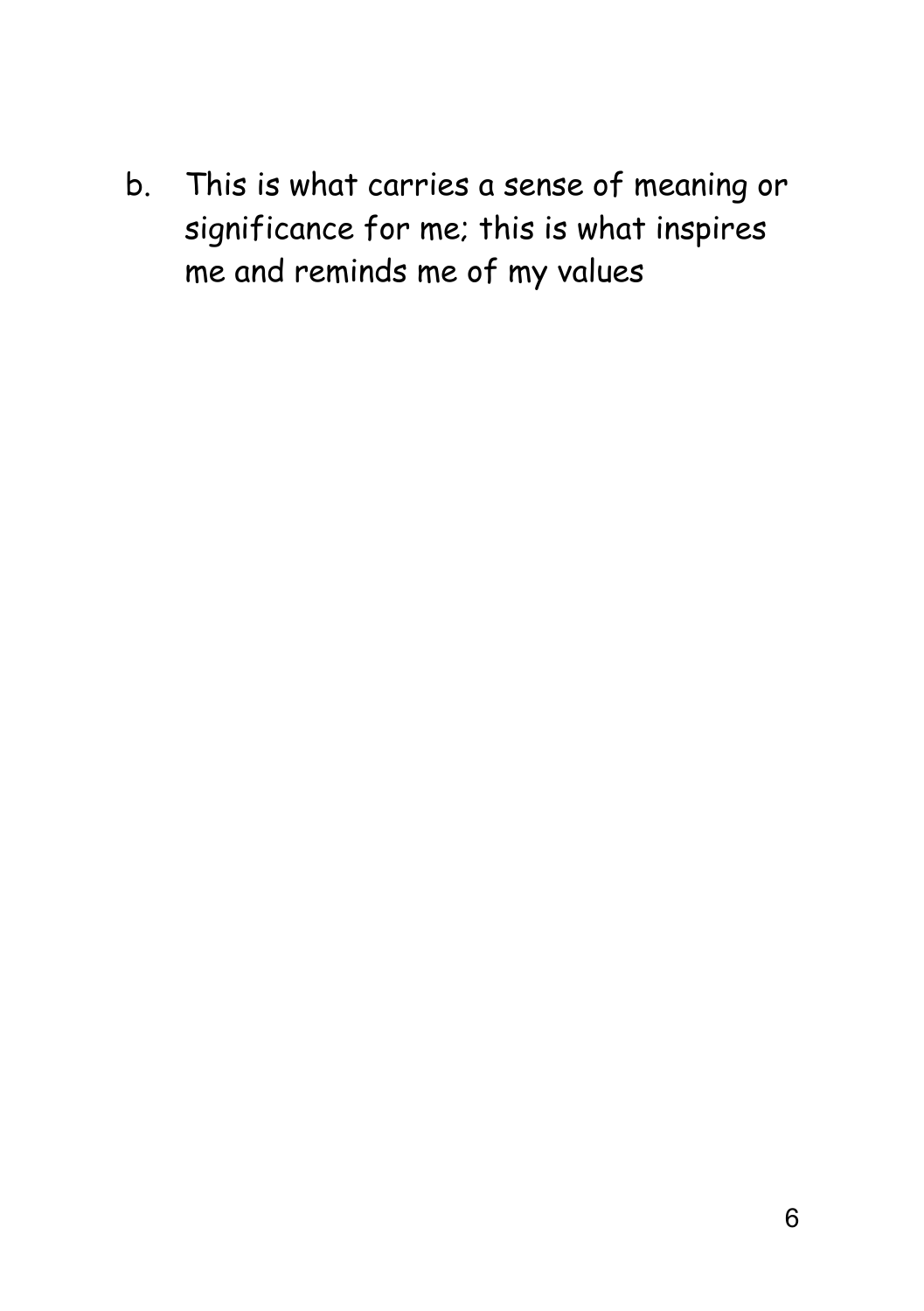c. These are some things that I would like to try to see if they would support my wellness: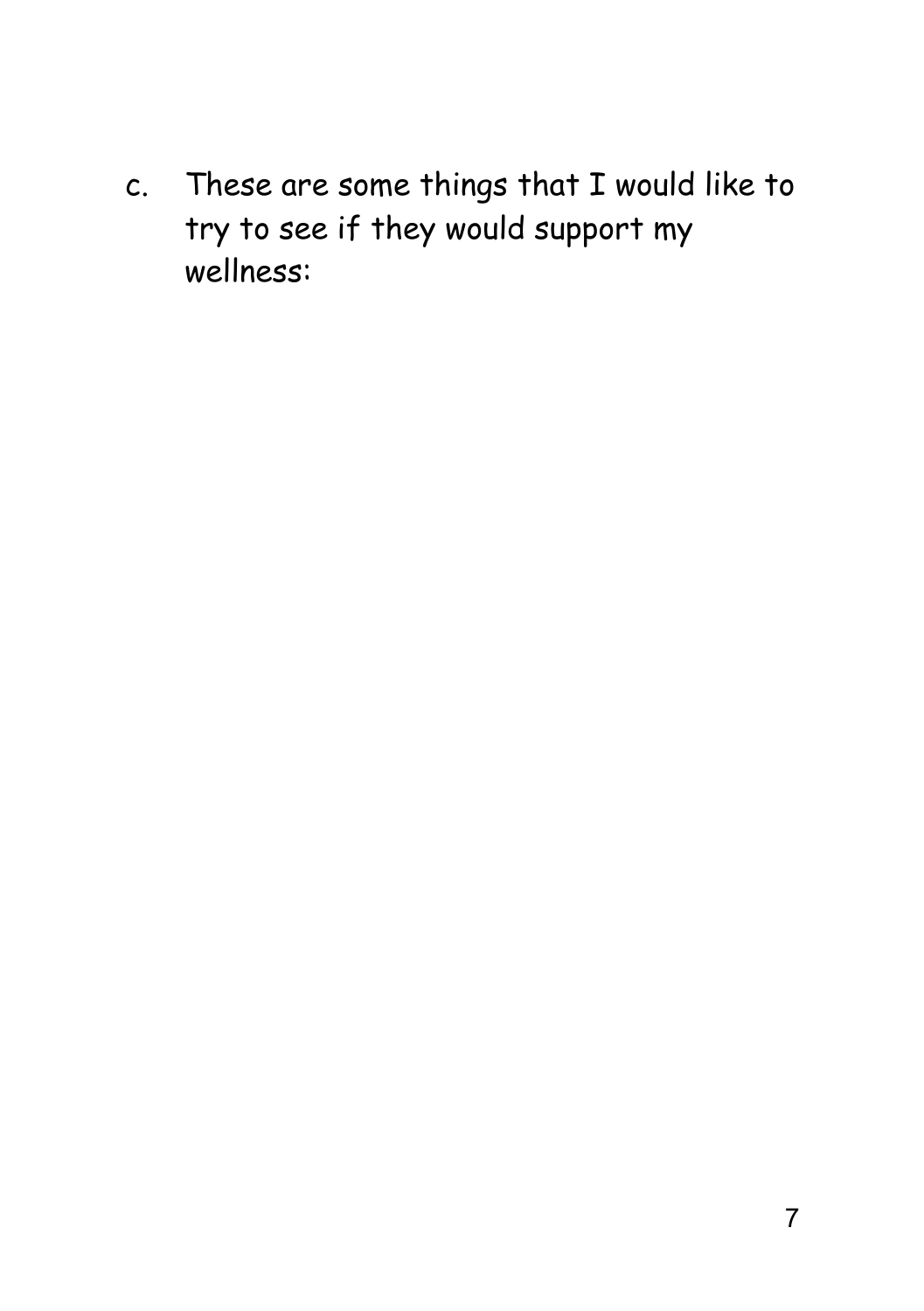### **1. Setting up my Daily Maintenance Plan**

a. My baseline: What am I like when I am well? When I feel well, I am …………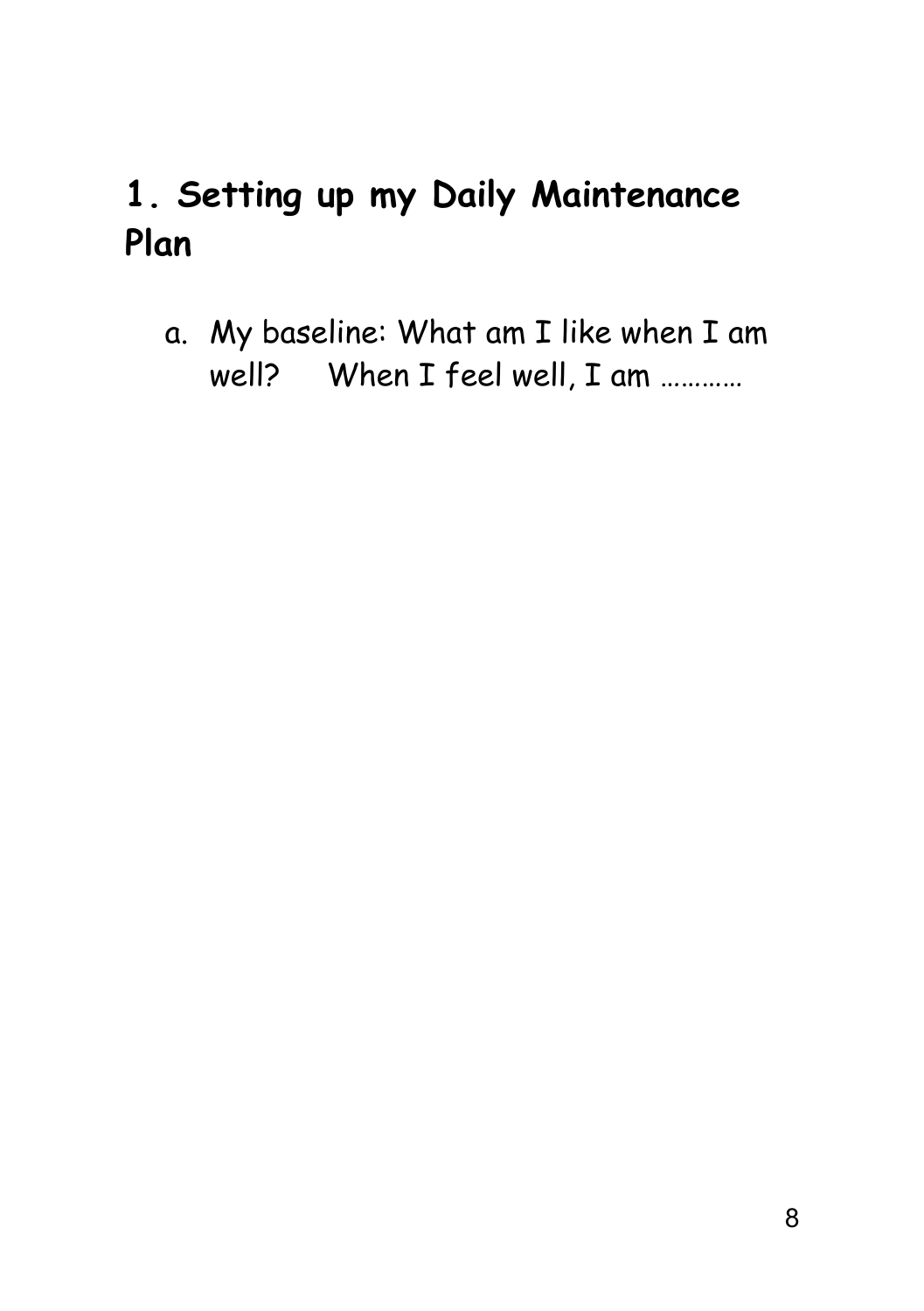b. Daily maintenance Plan: - This is what I need to do for myself every day to keep myself feeling as well as possible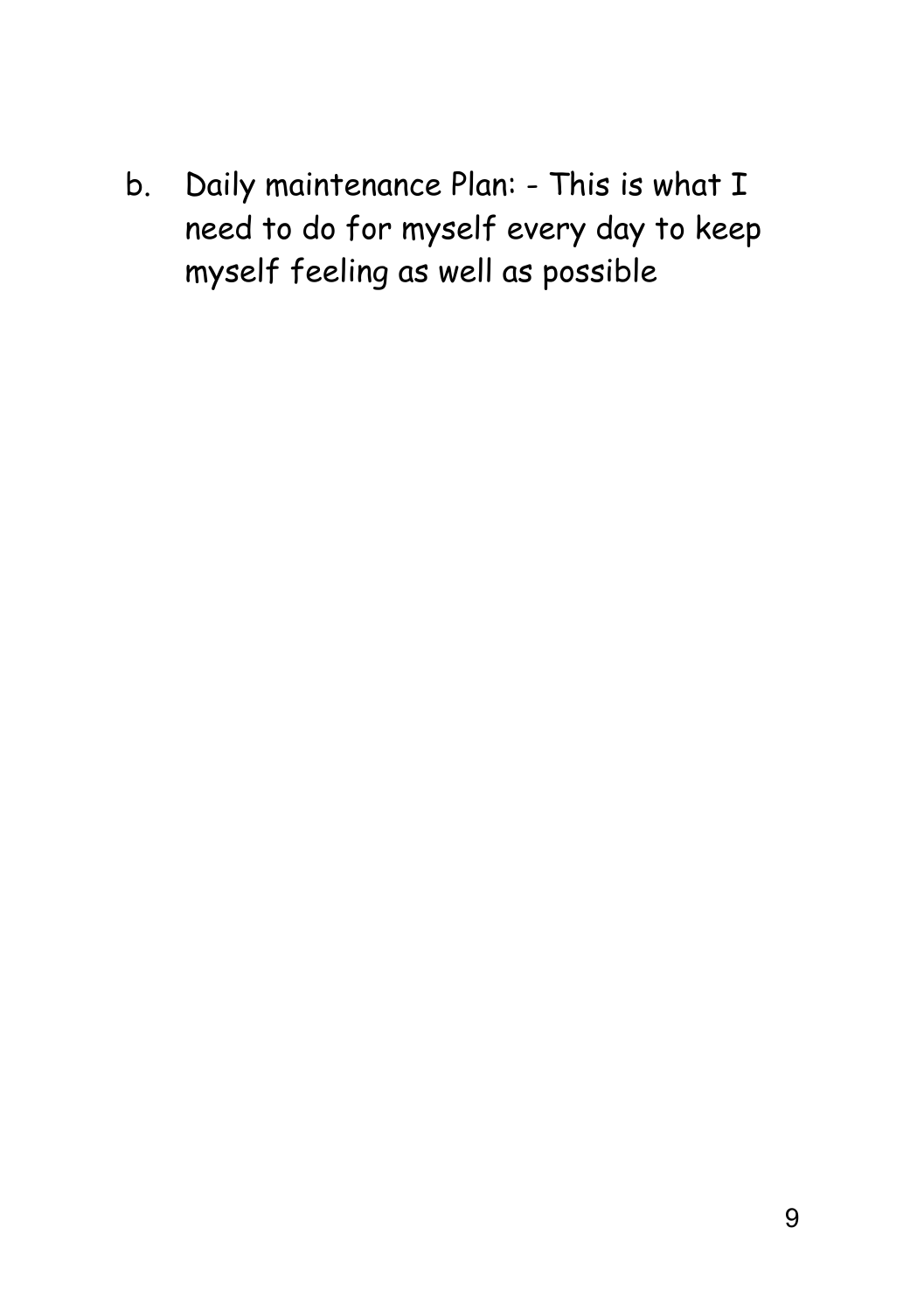c. This is what I need to do, less often than every day, to keep my overall wellness and sense of wellbeing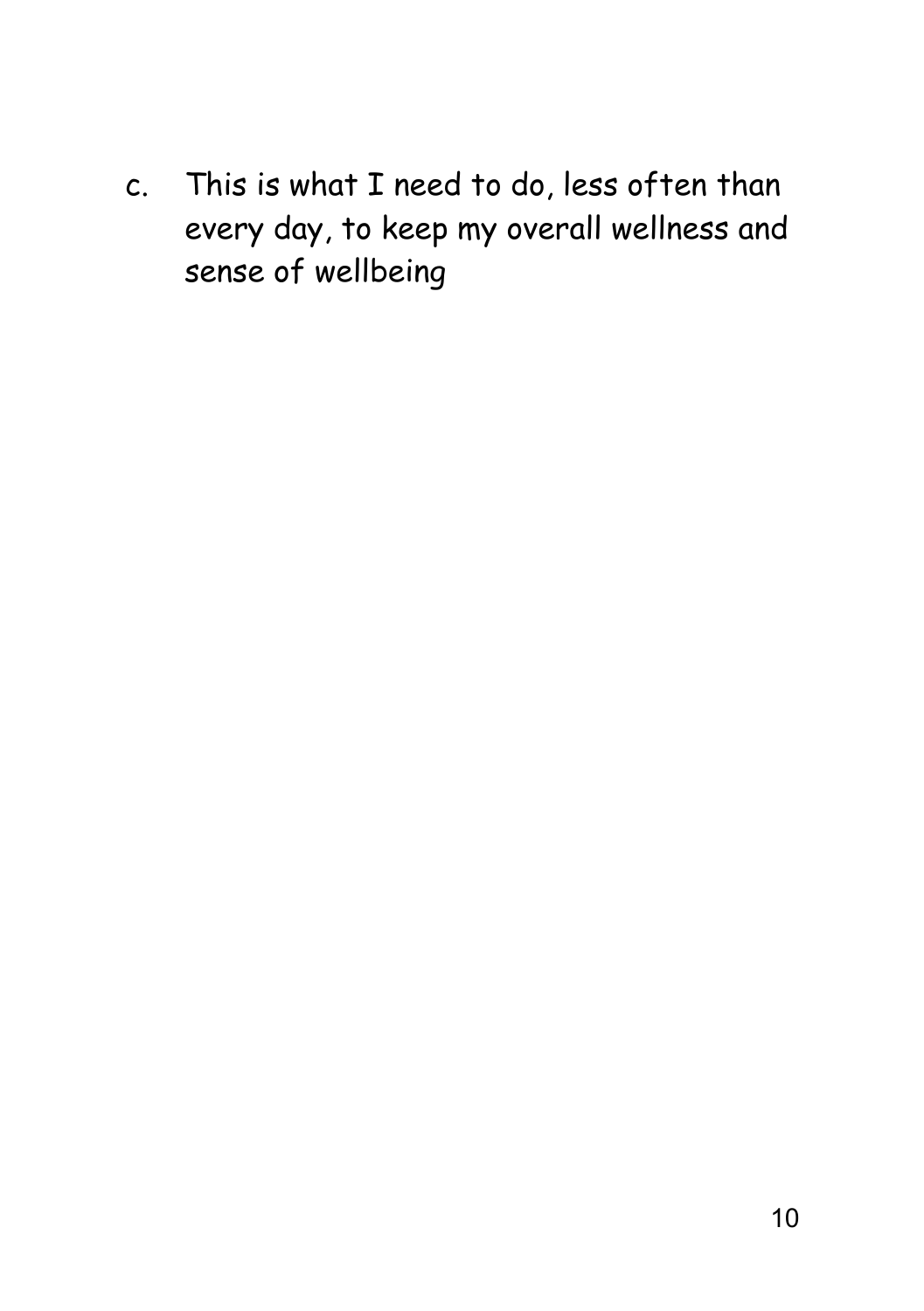d. These are the things that I know I need to do to sustain my wellness, but for some reason do not do them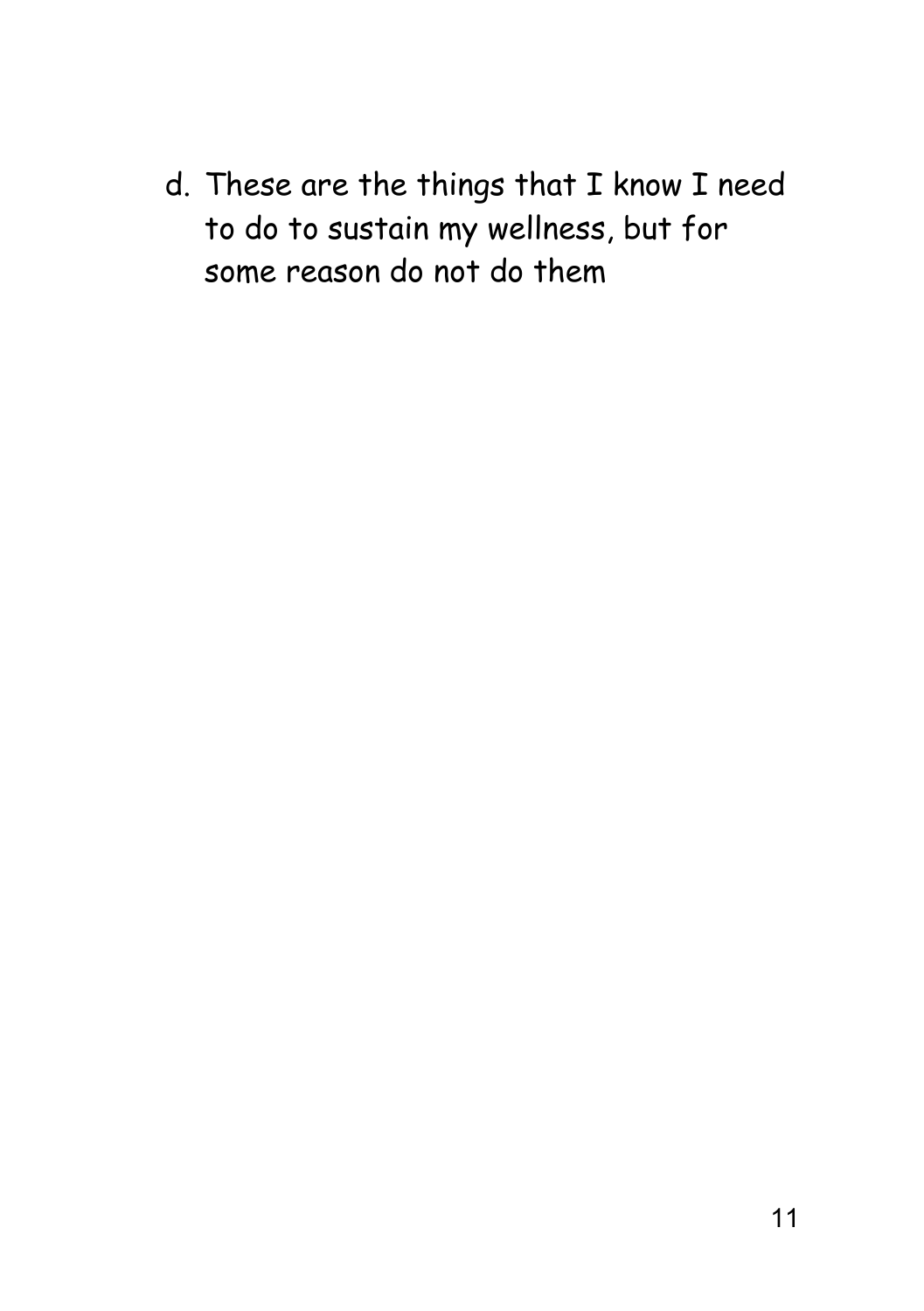### **2. Triggers**

Examples might be: - getting a big bill; – having an argument with a family member; etc.

#### **a. Recognition**

Triggers are **things that happen to us** that are likely to set off a chain reaction of uncomfortable or unhelpful behaviours, thoughts or feelings. - **What triggers me?**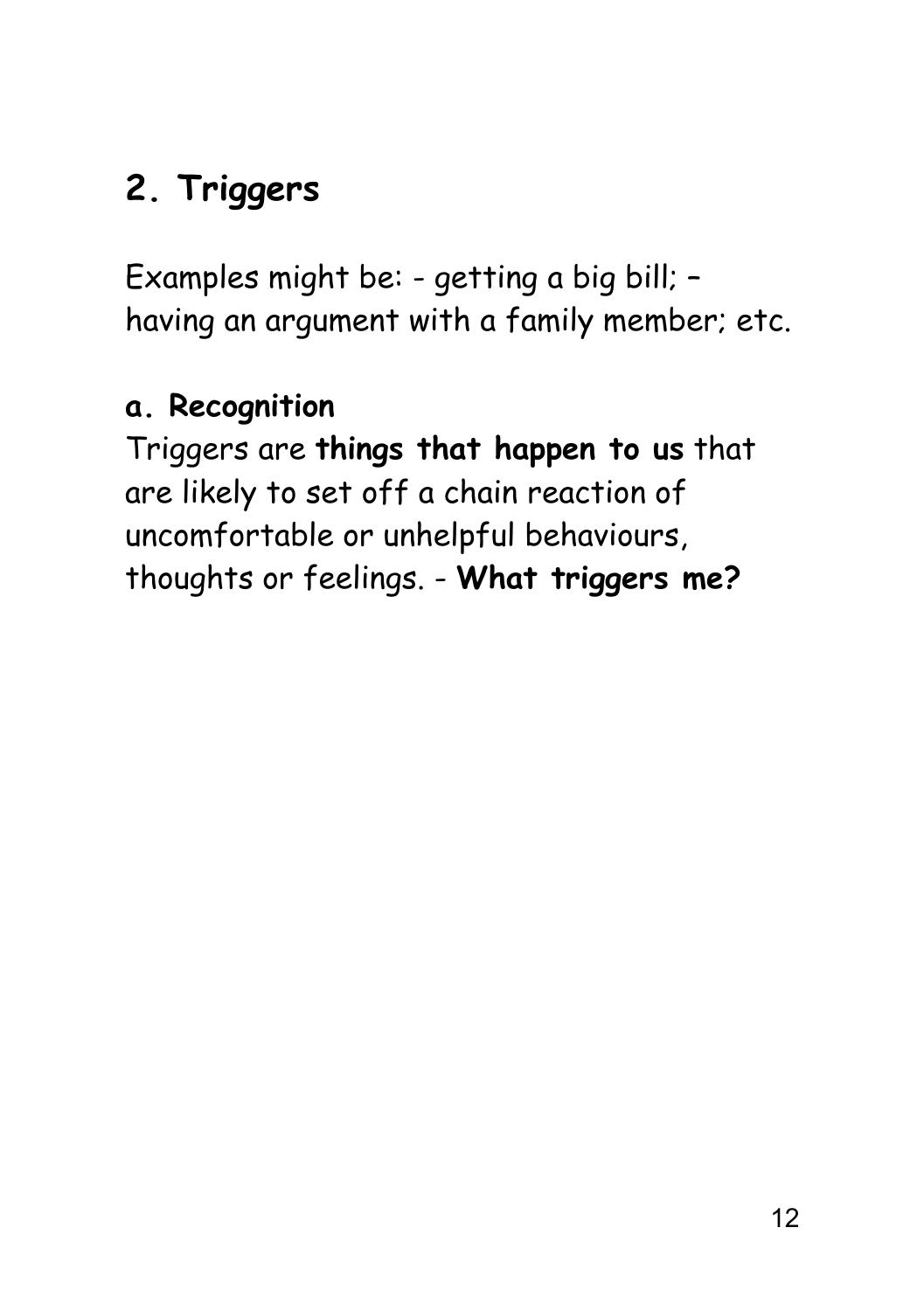#### **b. Action Plan**

What can I do about these triggers?

**Avoiding** your triggers: What can I do to avoid or limit my exposure to things that trigger me?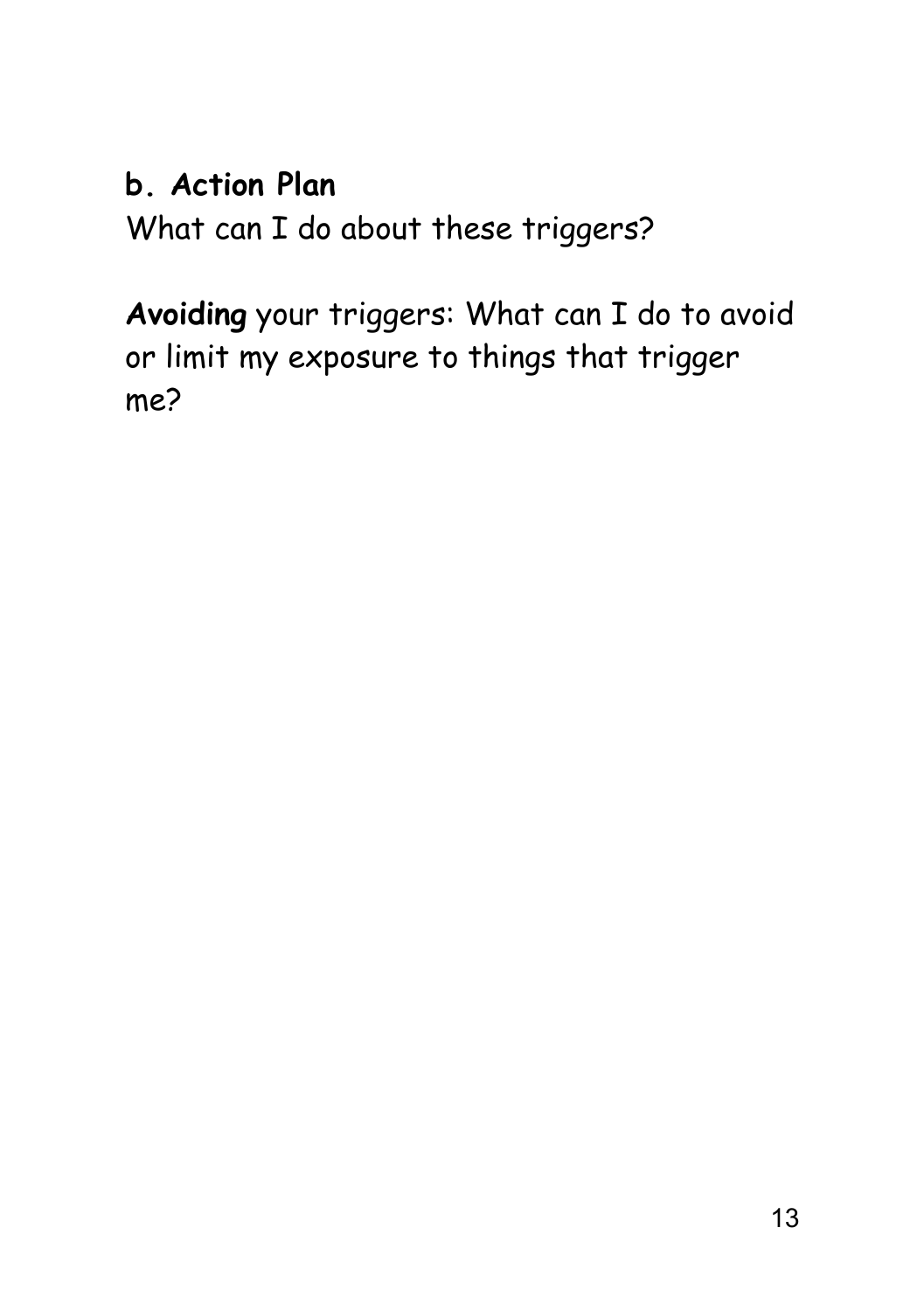**Coping with** triggers when they occur: What can I do when I am triggered to prevent things from getting worse?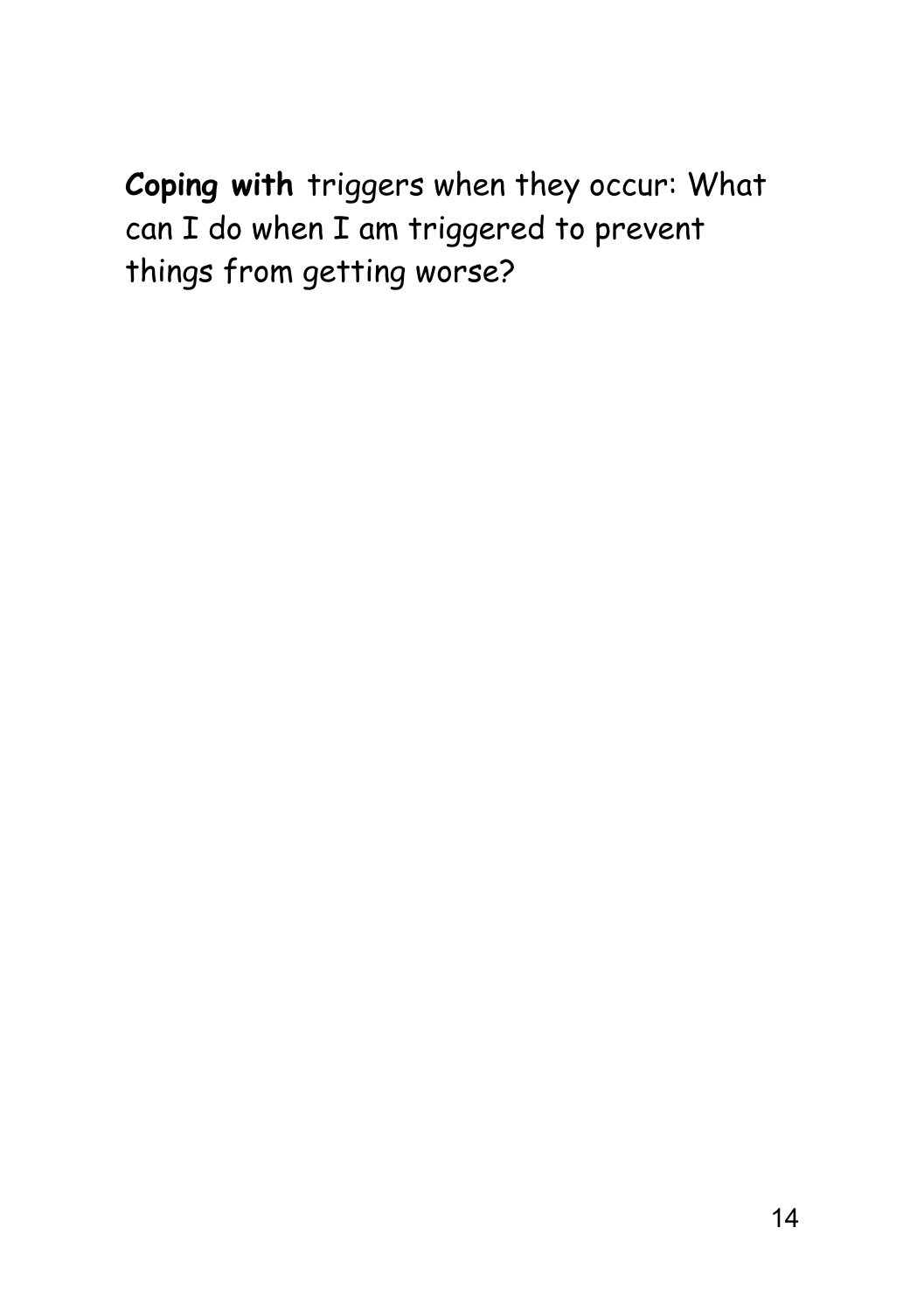**3. Early warning signs** are the subtle signs of changes in our thoughts or feelings or behaviour, which indicate that you may need to take action to avoid a worsening of your condition or situation.

Examples might be: feeling nervous; - being unable to sleep.

#### **a. Recognition**

What changes for me; what are my early warning signs?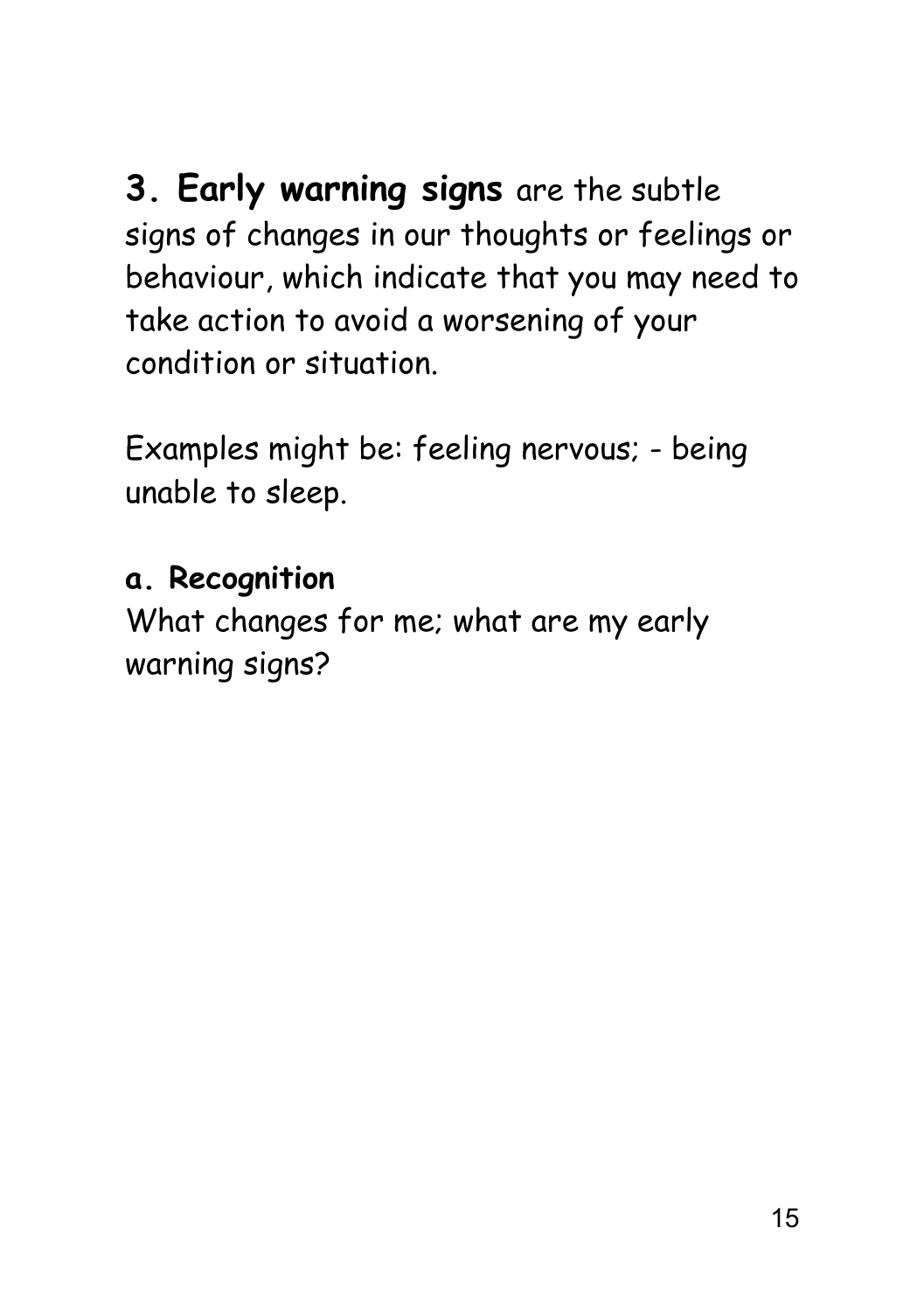#### **b. Action Plan**

What can I do about this? What action can I take when I recognise the early warning signs?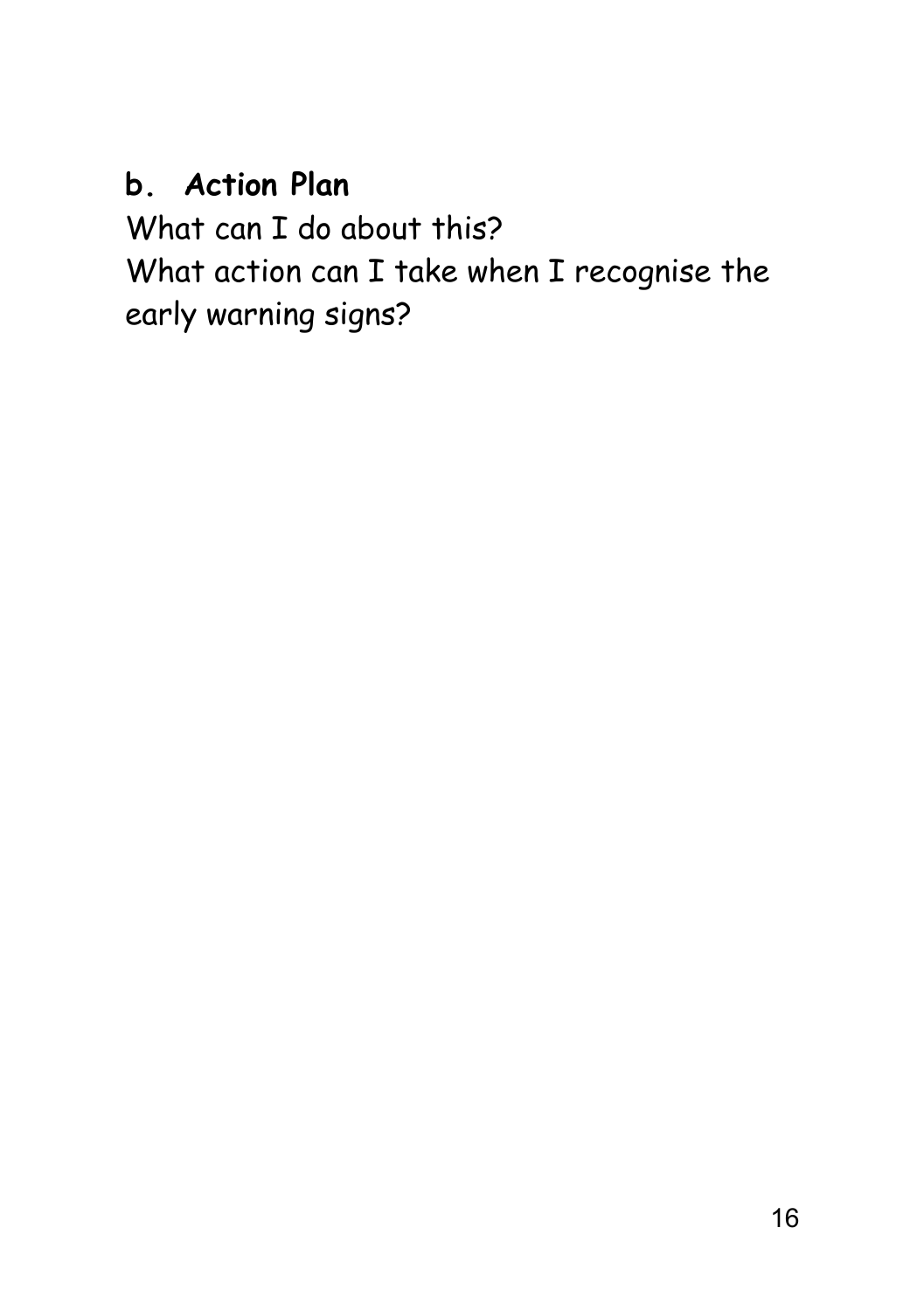### **4. When things start breaking down or getting worse**

Indicators might be: crying all the time; sleeping all-day; etc.

#### **a. Recognition**

This is how I think and feel, and how I behave when the situation has become uncomfortable, serious or even dangerous: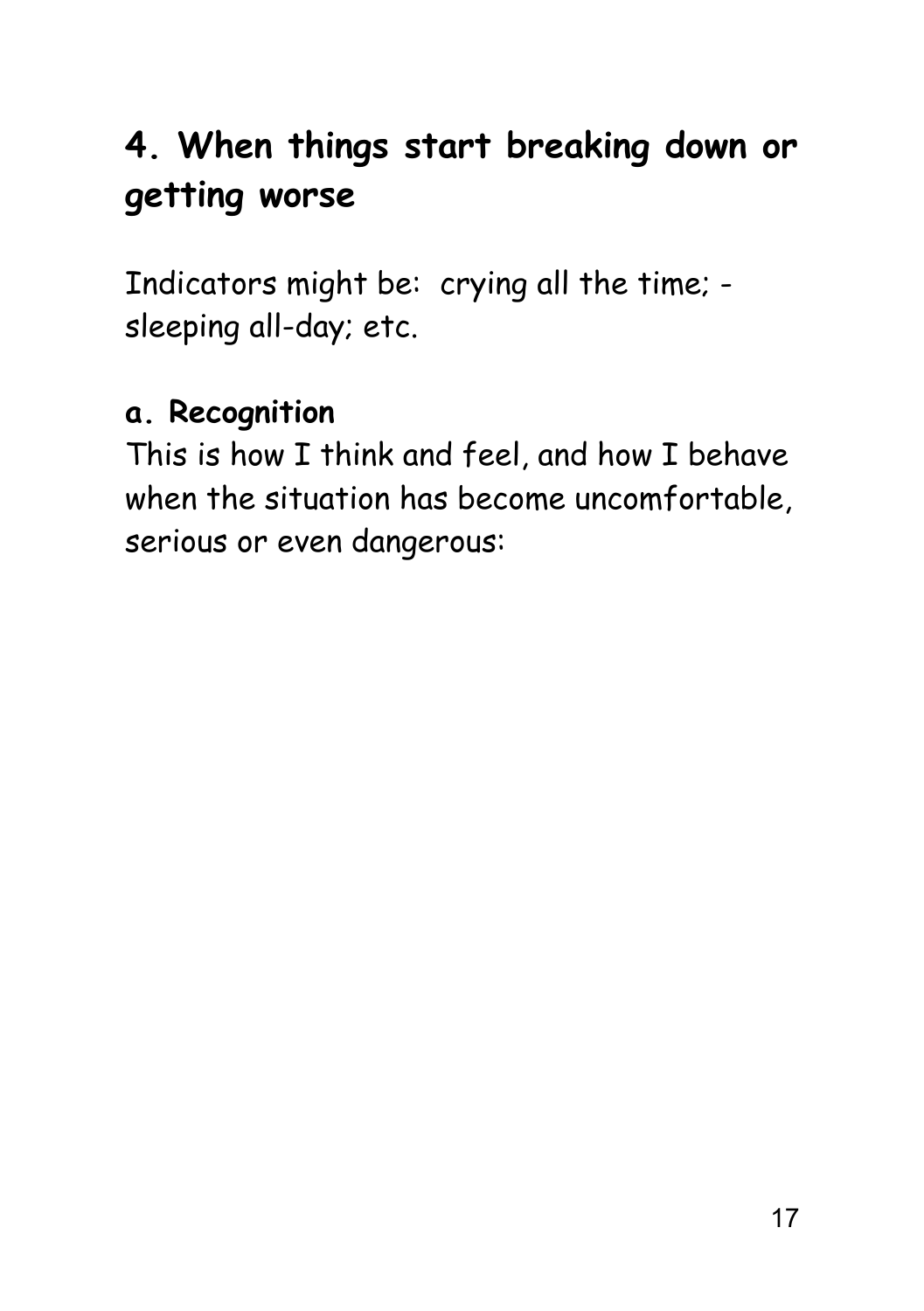#### **b. Action Plan:**

When things have progressed this far caring for myself is my top priority. What can I do to reduce these difficult and unpleasant experiences, and prevent things getting worse?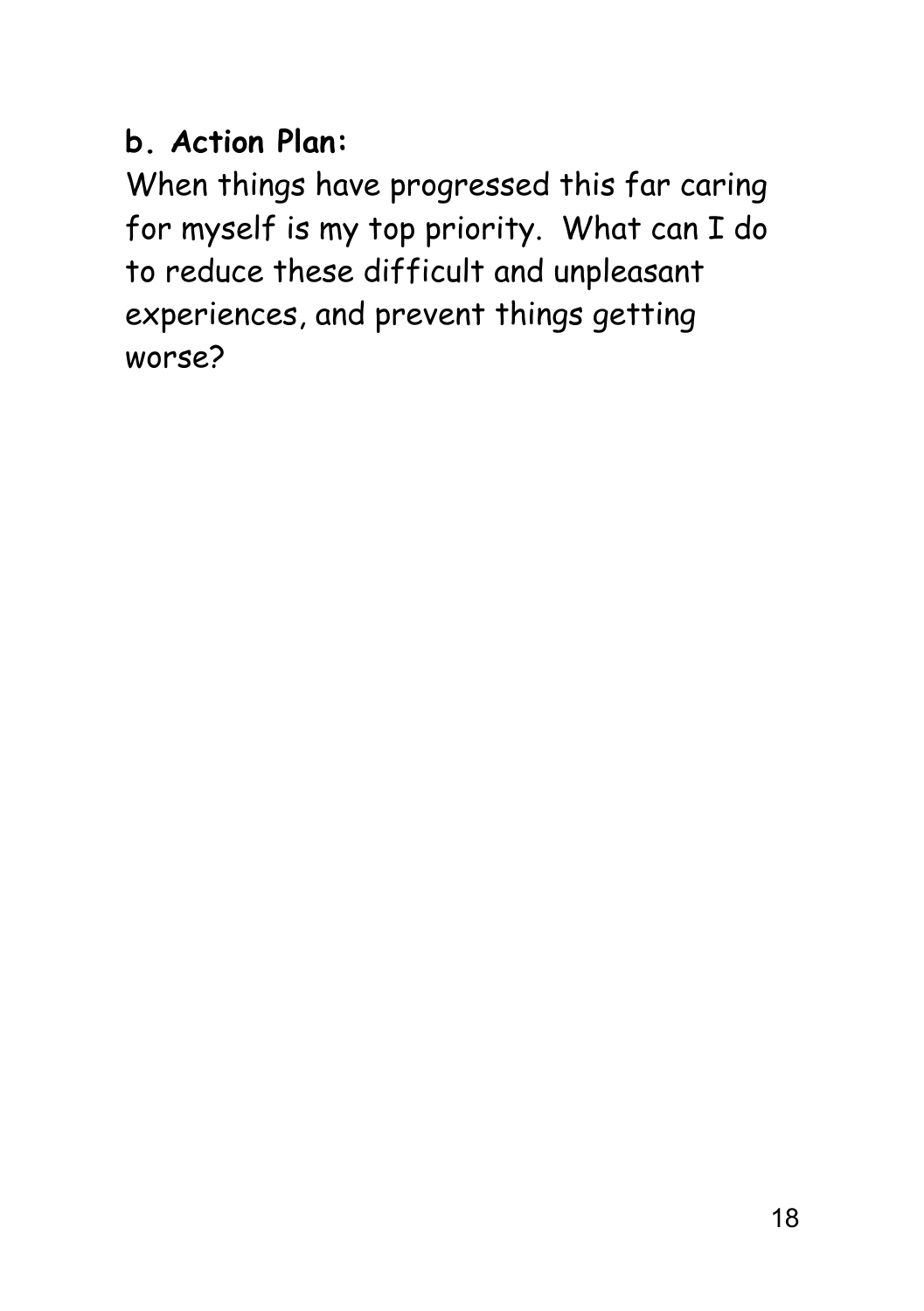### **Wellness Recovery Action Plan PERSONAL CRISIS PLAN - ADVANCED DIRECTIVE**

This plan was made on………………………………… date

And it takes over from any other plans with earlier dates.

This 10-point plan can be just for your own use and reference or can be shared with others involved in the plan. It will take time to set up, and can be changed whenever you have new ideas or information. When you change it, consider sending updated versions to those it involves

#### **Part 1. Remembering What I am like when I'm feeling well**

**When I am well I am**………..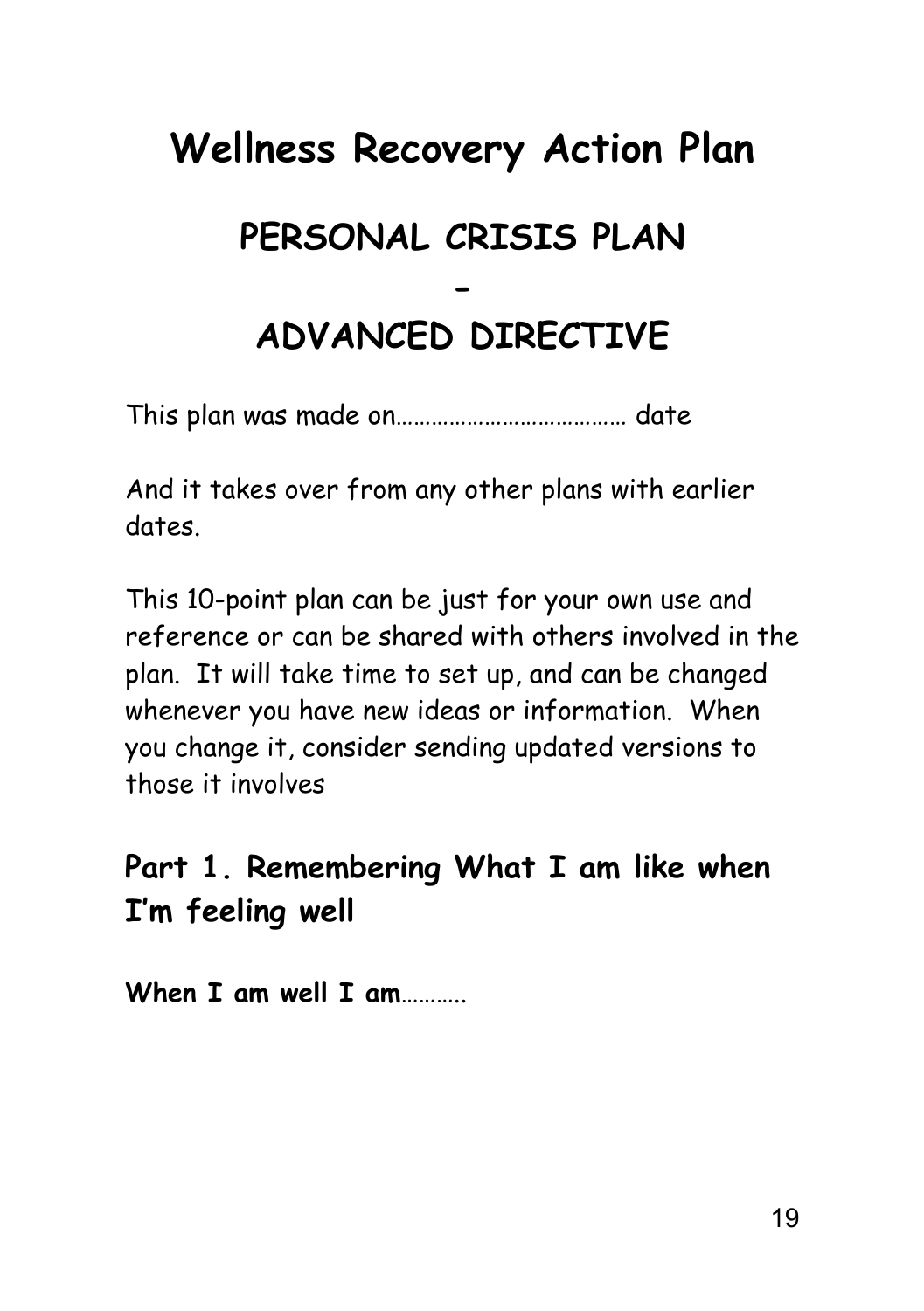#### **Part 2. When it gets too bad**

Describe how others would know that they need to take over some or full responsibility for your care and make decisions on your behalf, what are you like? **When it gets too bad I**………….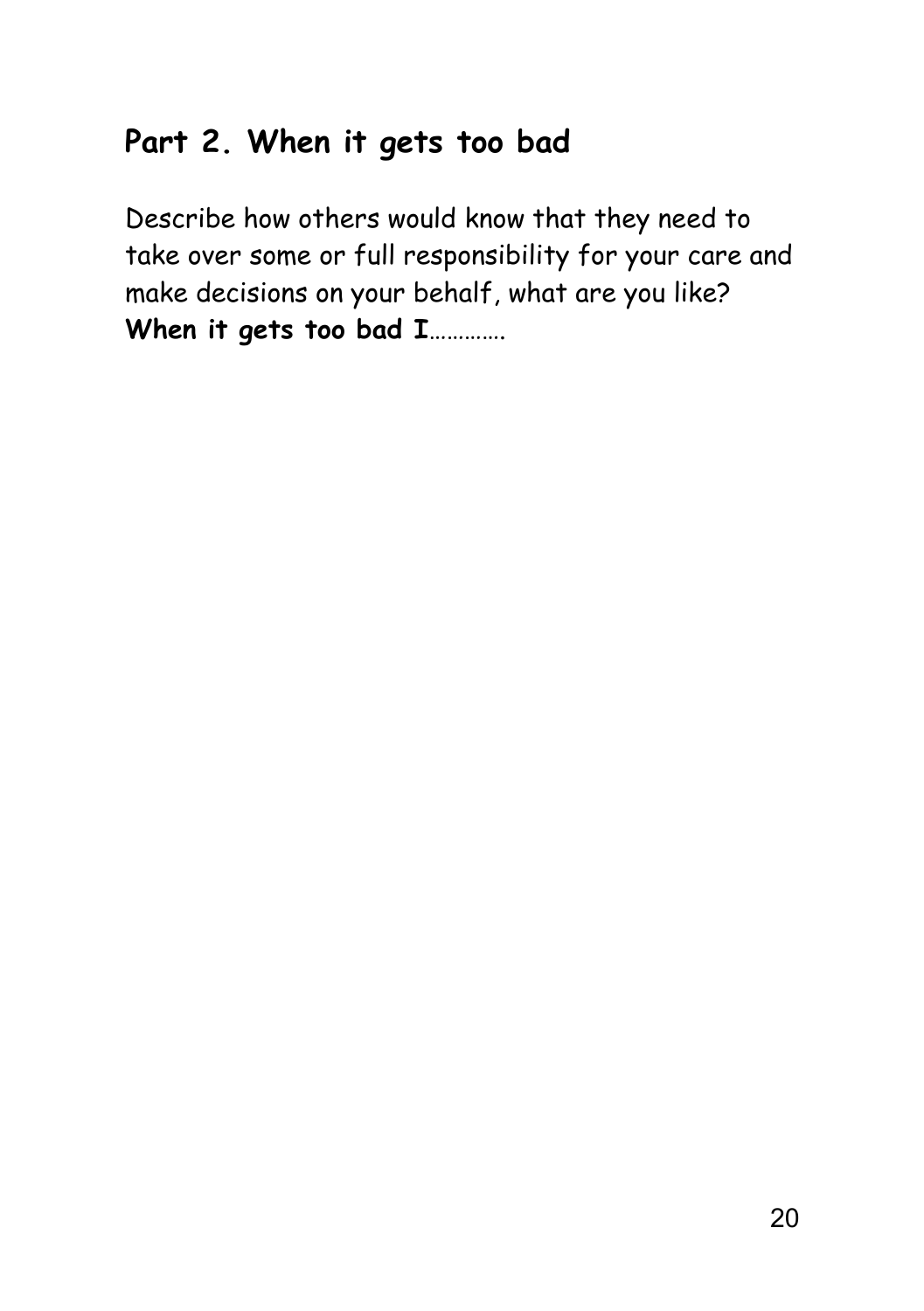#### **Part 3. Supporters**

List those people you want to take over for you when the symptoms you listed above are obvious. They can be family members, friends or health care professionals. You may want to name some people for certain tasks like taking care of the children or paying the bills and others for tasks like staying with you and taking you to health care appointments.

**These are my supporters:**

Name Connection/role Phone number

Name Connection/role Phone number

Name Connection/role Phone number

Name Connection/role Phone number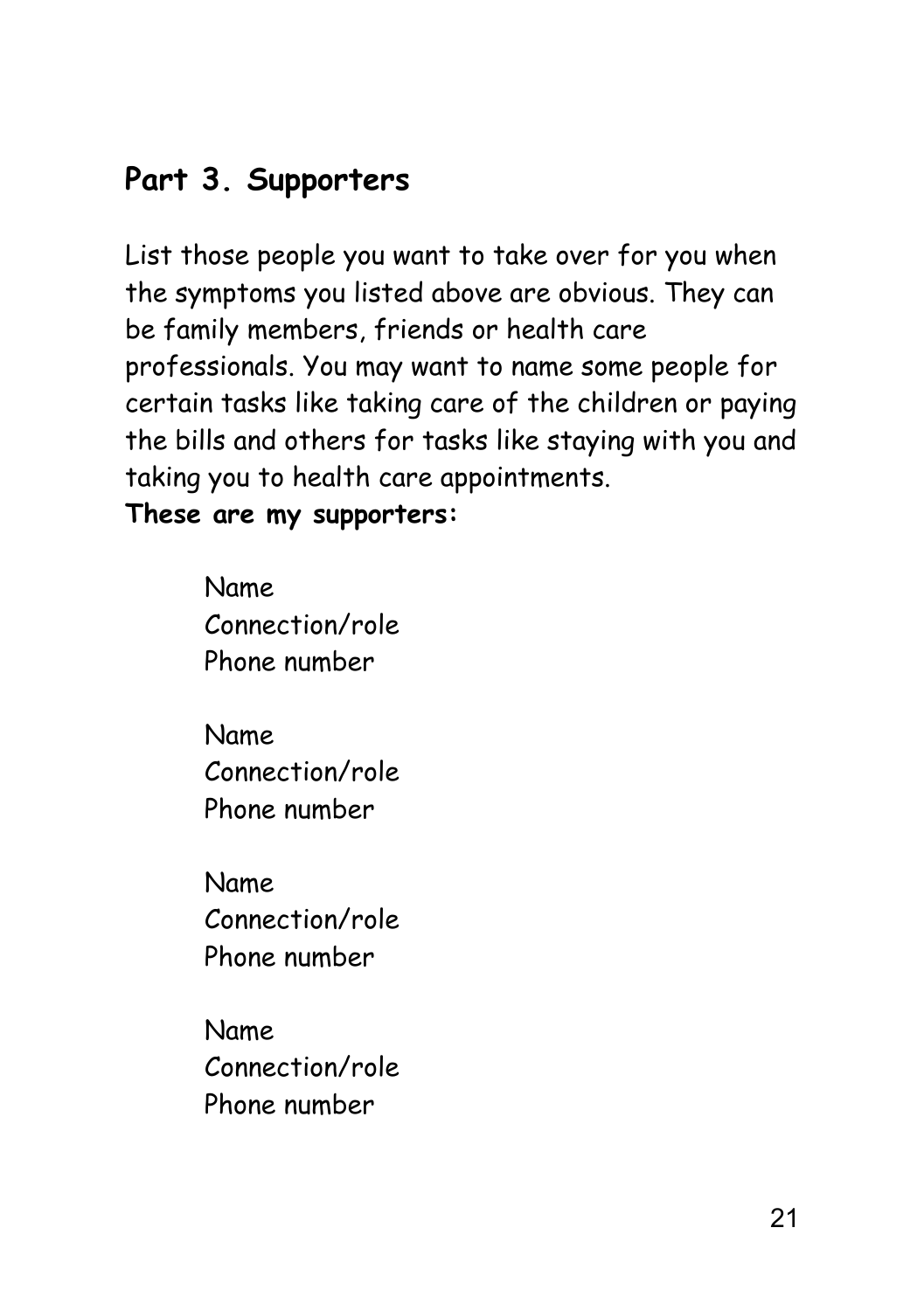Name Connection/role Phone number

There may be health care professionals or family members that have made decisions that were not according to your wishes in the past. They could inadvertently get involved if you do not include the following:

**I do not want the following people involved in any way in my care or treatment:**

Name

Why you do not want them involved (optional)

Name

Why you do not want them involved (optional)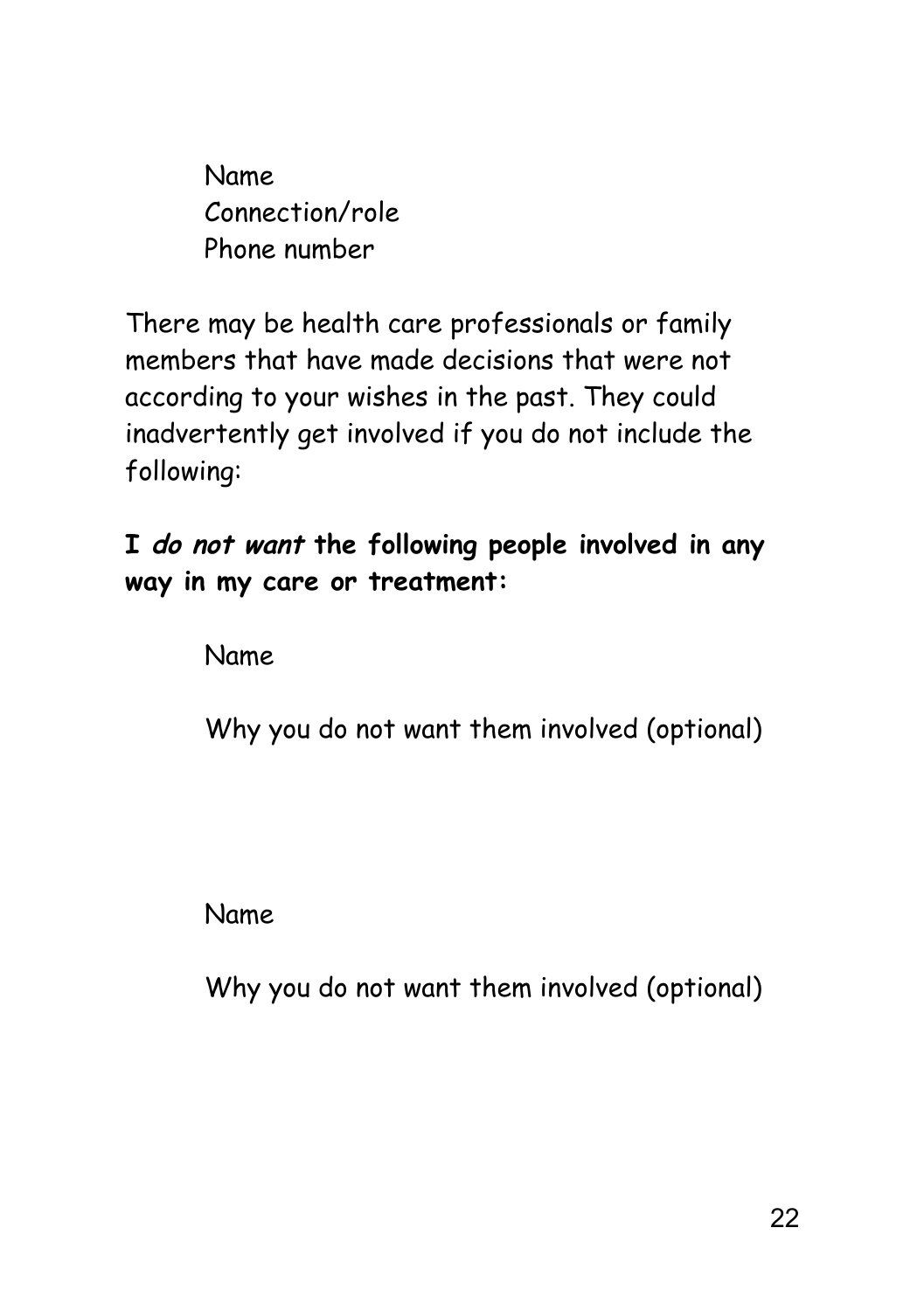#### **Settling disputes between supporters**

It would only be human nature if sometimes your supporters had different opinions on what should happen. It could be helpful to your supporters if you describe how you want possible disputes between them settled. For instance, you may want to say that a majority need to agree, or that a particular person, or two people you name can make the decision.

**When my supporters disagree amongst themselves, this is how I would like the dispute settled:**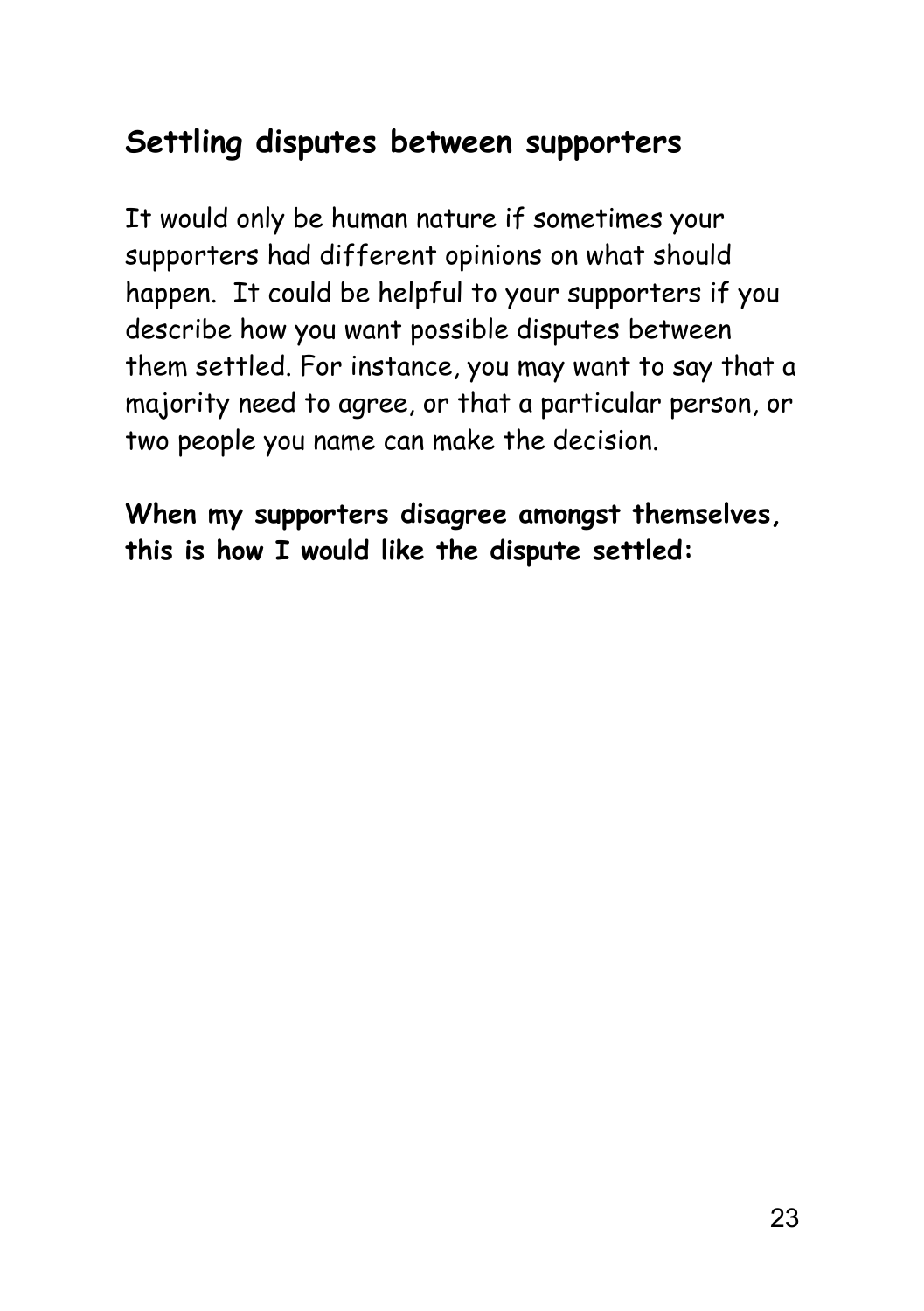#### **Part 4. Medical treatment and medication**

**My General Practitioner** is name Contact Phone no.

#### **My Psychiatrist** is

name Contact Phone no.

#### **My Care co-ordinator** is

name Contact Phone no.

List the **medications you are currently taking** and why you are taking them. Include the name of who prescribes them.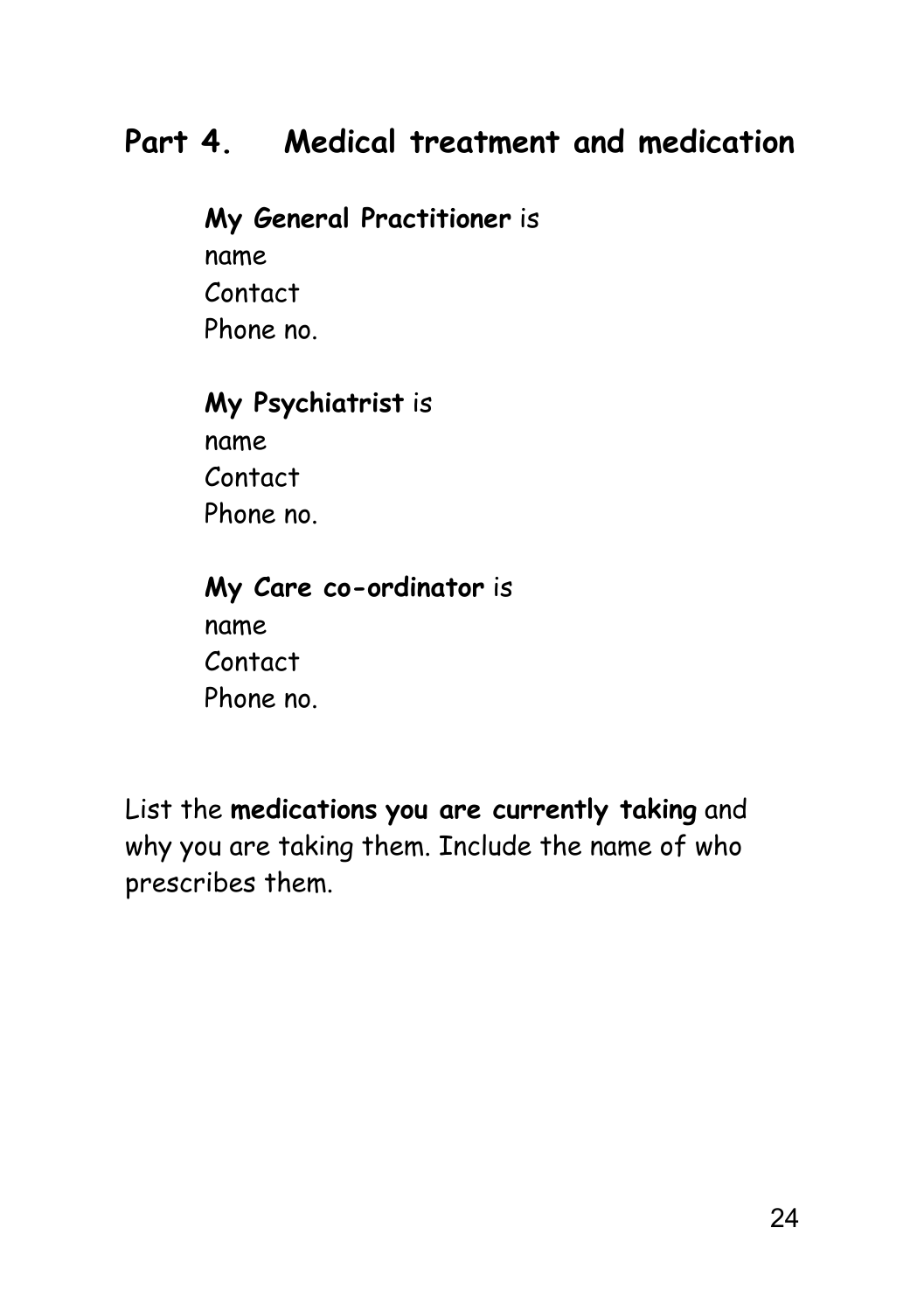List those medications you would **prefer** to take **if medication or additional medications became necessary**, and why you would chose those

List those medications that **must be avoided** and give reasons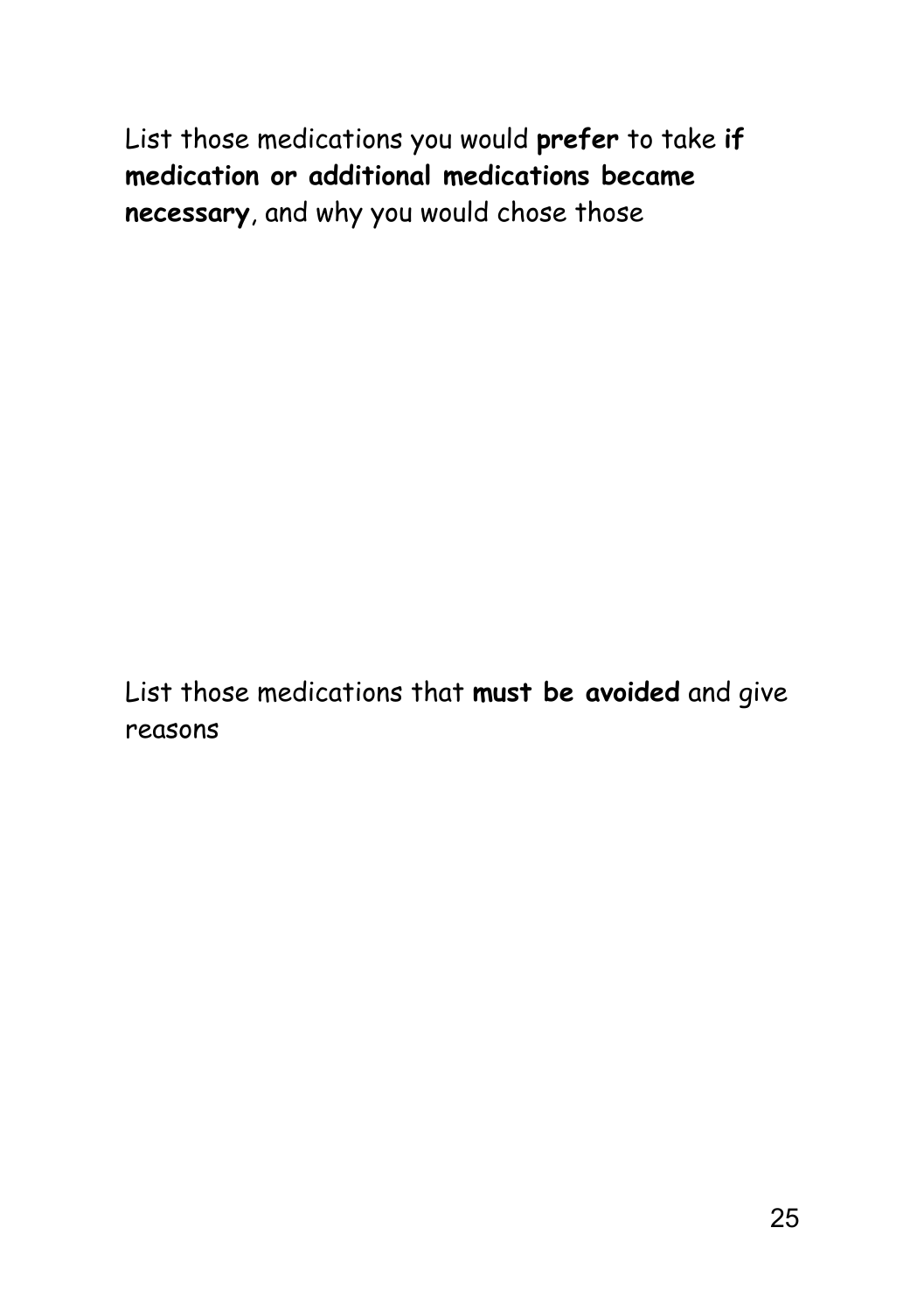#### **Part 5. Treatments**

List other **treatments that help reduce your symptoms** and when they should be used:

List **treatments you would want to avoid**, and why: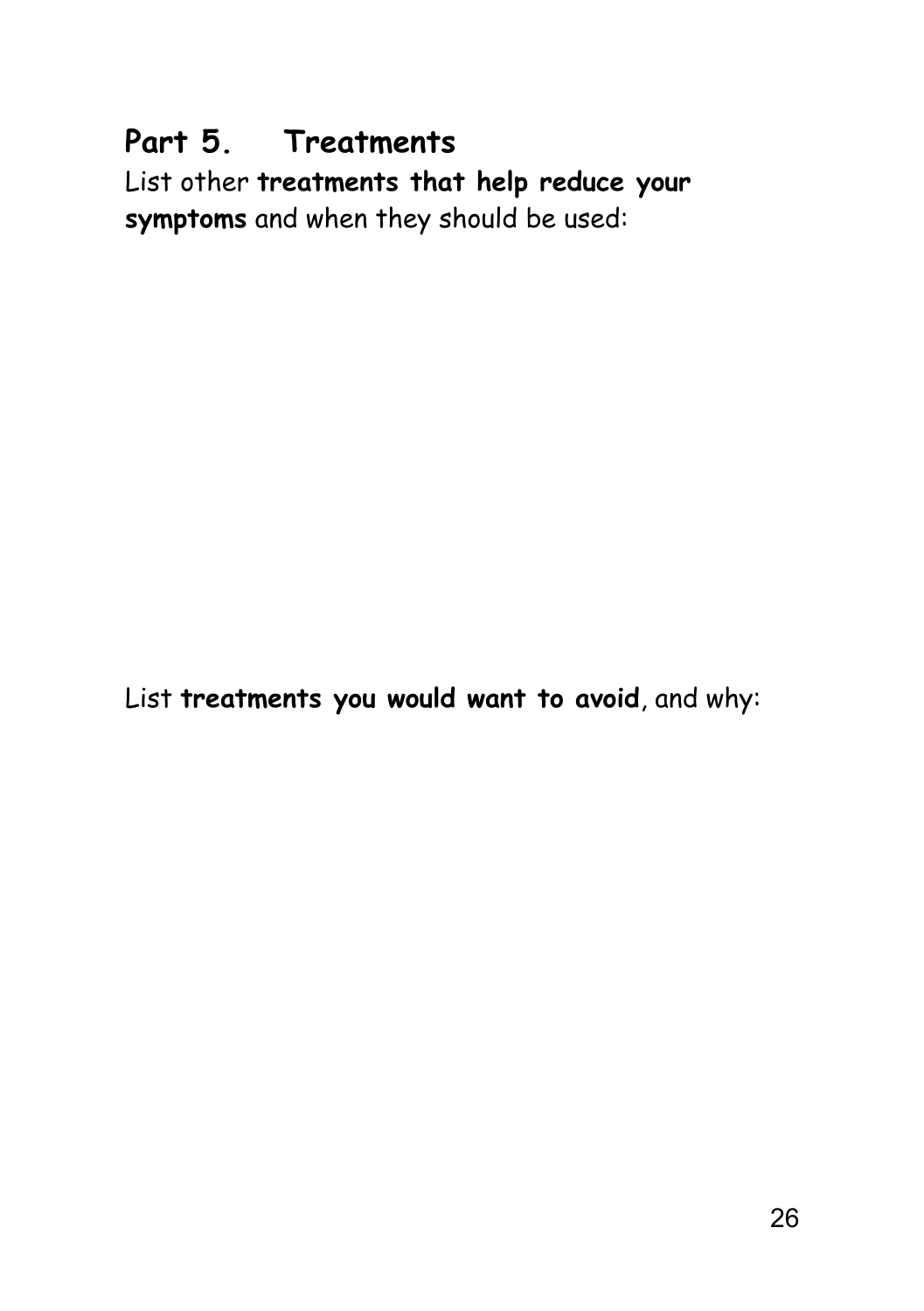#### **Part 6. Alternatives to being in hospital: staying at home or using other safe places**

Set up a plan so that you can stay at home or in the community and still get the care you need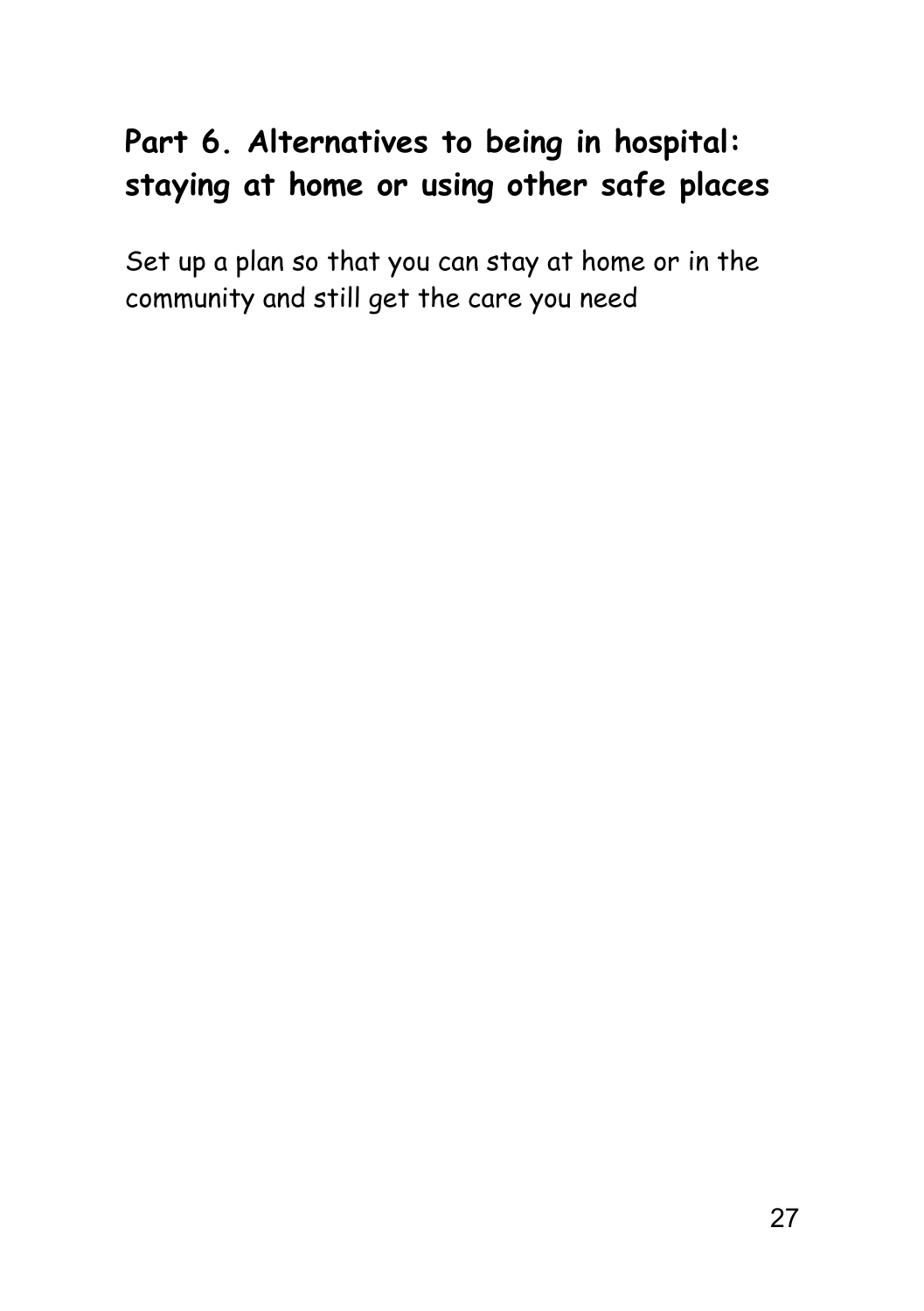#### **Part 7. Treatment facilities**

If it becomes necessary to have treatment somewhere or to attend hospital **where would you prefer** to be?

List **treatment facilities you want to avoid** and why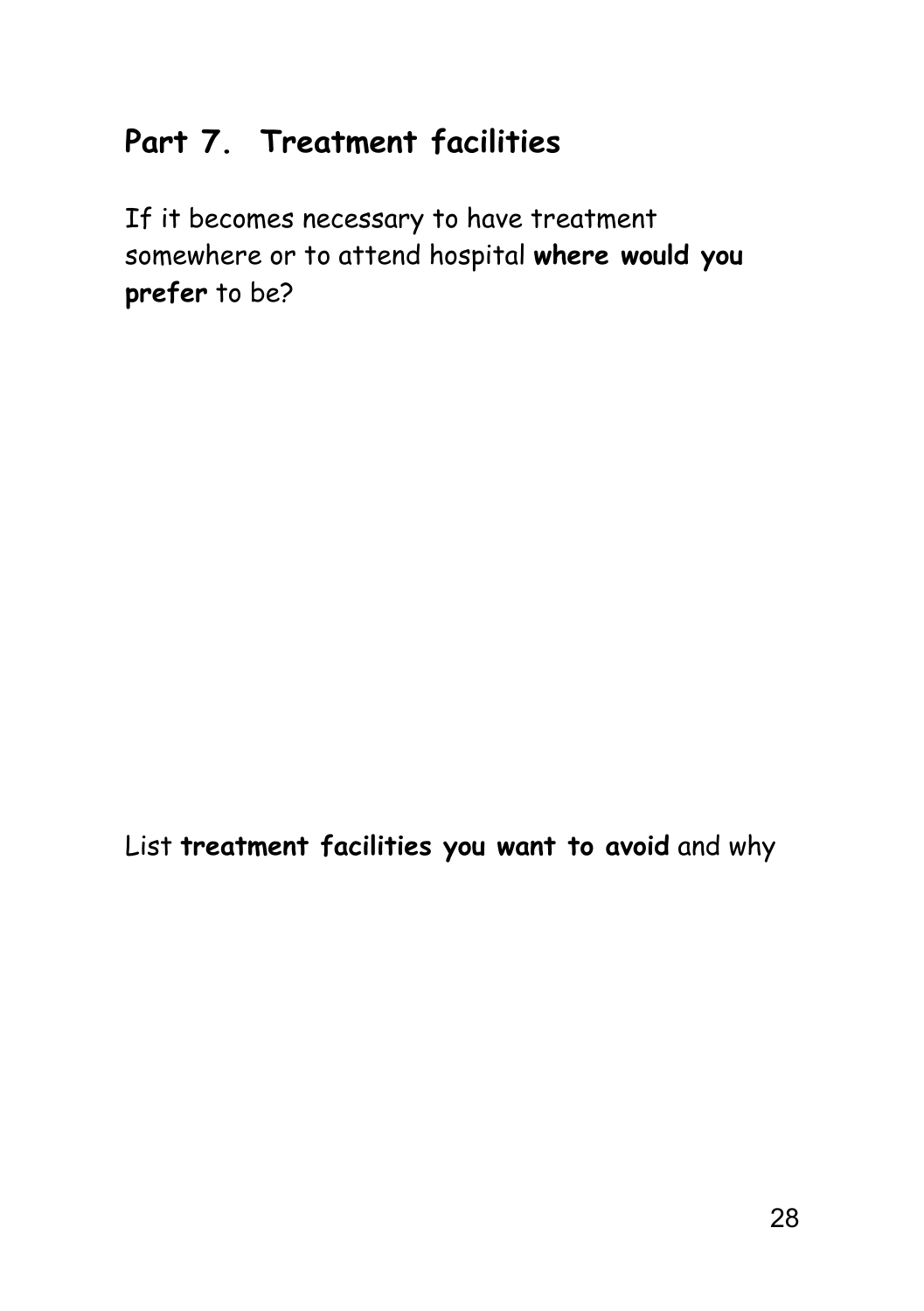#### **Part 8. Help from others**

List those **things that others can do for you** that would help reduce your symptoms or make you more comfortable when you are in crisis – **This is what helps me:**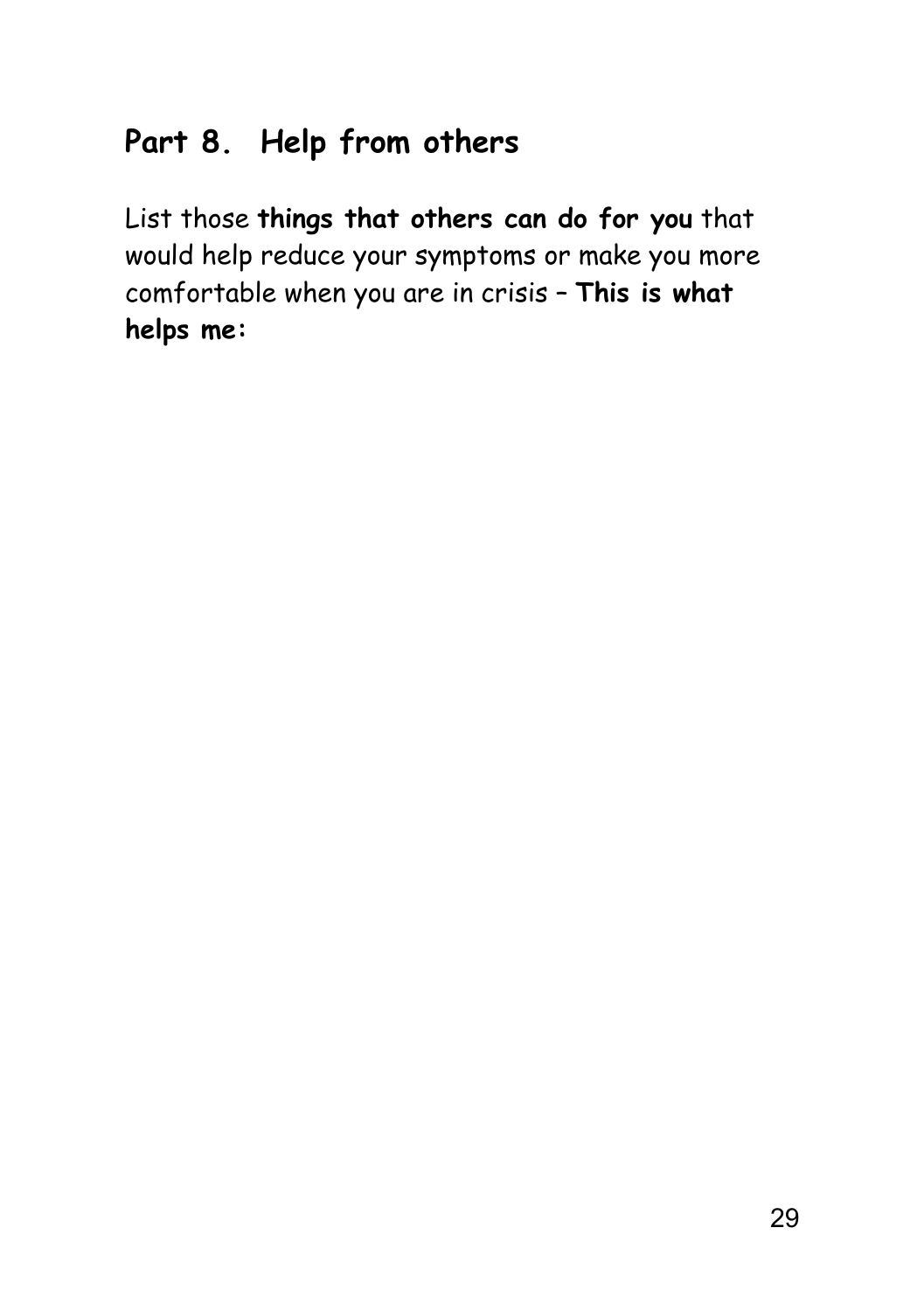List those **things you need others to do for you** and who you want to do what:

| Who I'd like to do it |
|-----------------------|
|                       |
|                       |
|                       |
|                       |
|                       |
|                       |
|                       |
|                       |
|                       |

List those **things** that others might do, or have done in the past, **that would not help** or might even worsen your state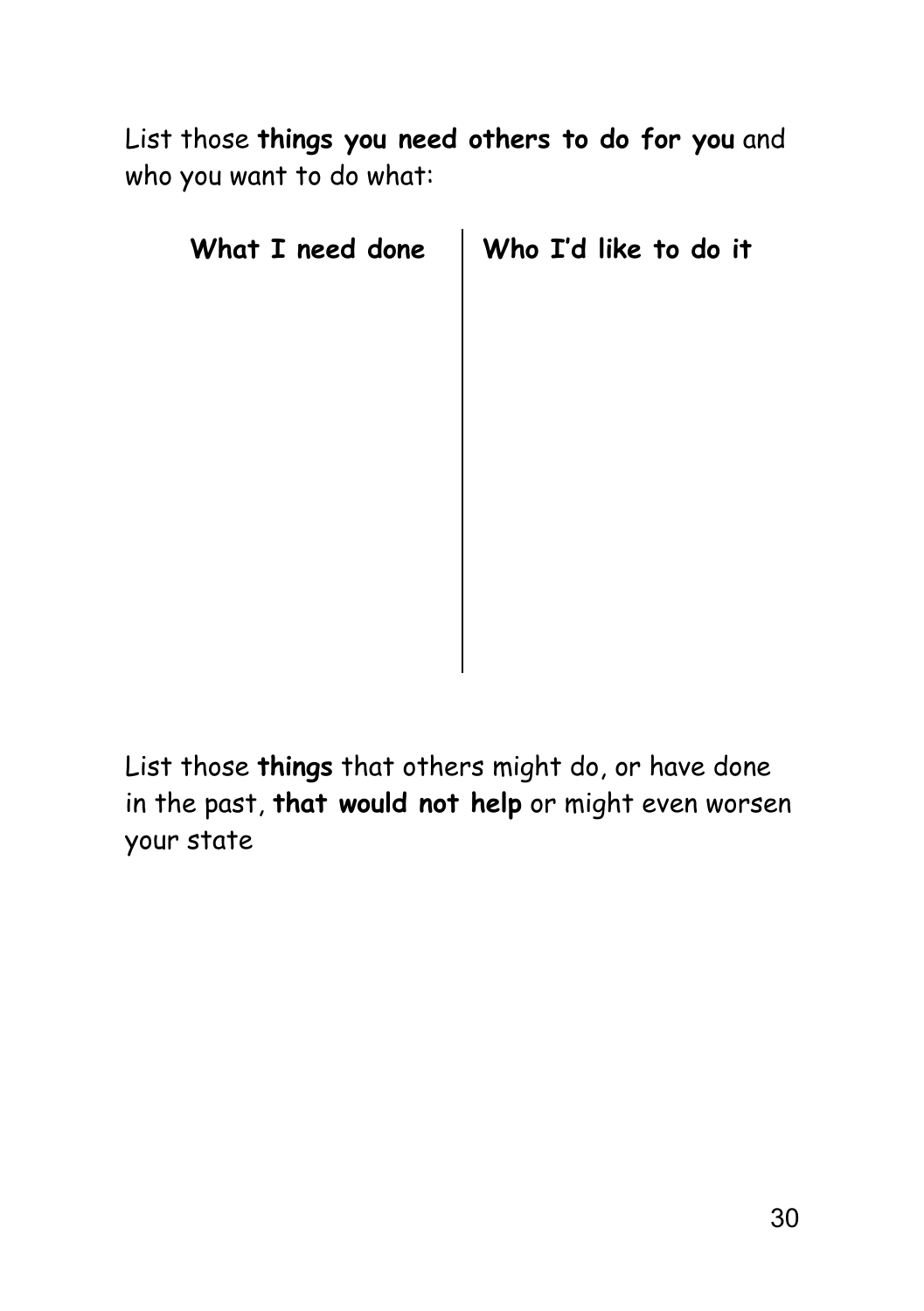### **Part 9. If I am in danger.**

**If my behaviour endangers me or others I want my supporters to:**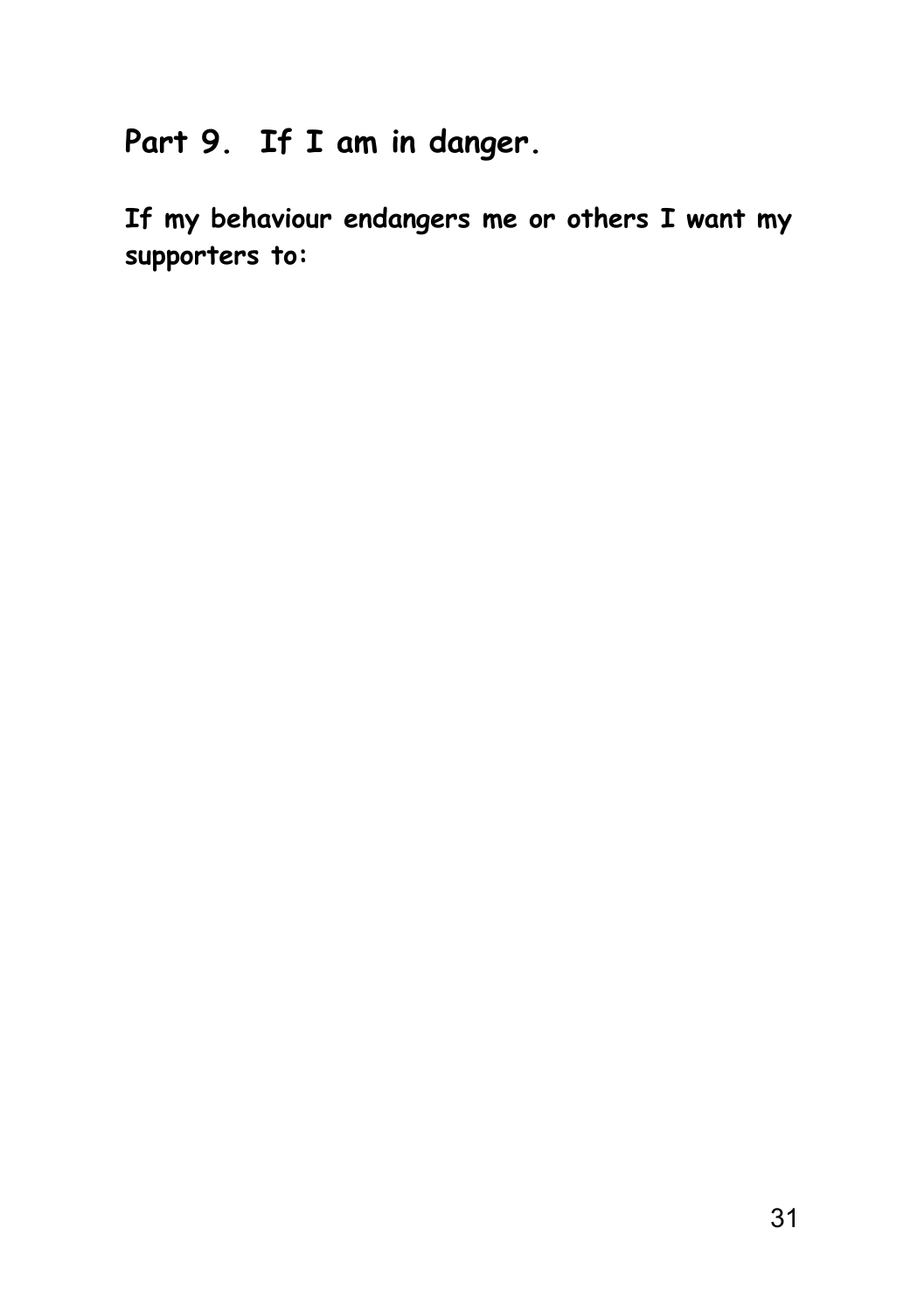#### **Part 10. Inactivating the plan**

How will your supporters know when it is safe to stop this Crisis Plan?

Describe what positive changes indicate to your supporters that you are in control of things again, and they no longer need to use this plan.

**You will know it is safe to cease using this plan when: -**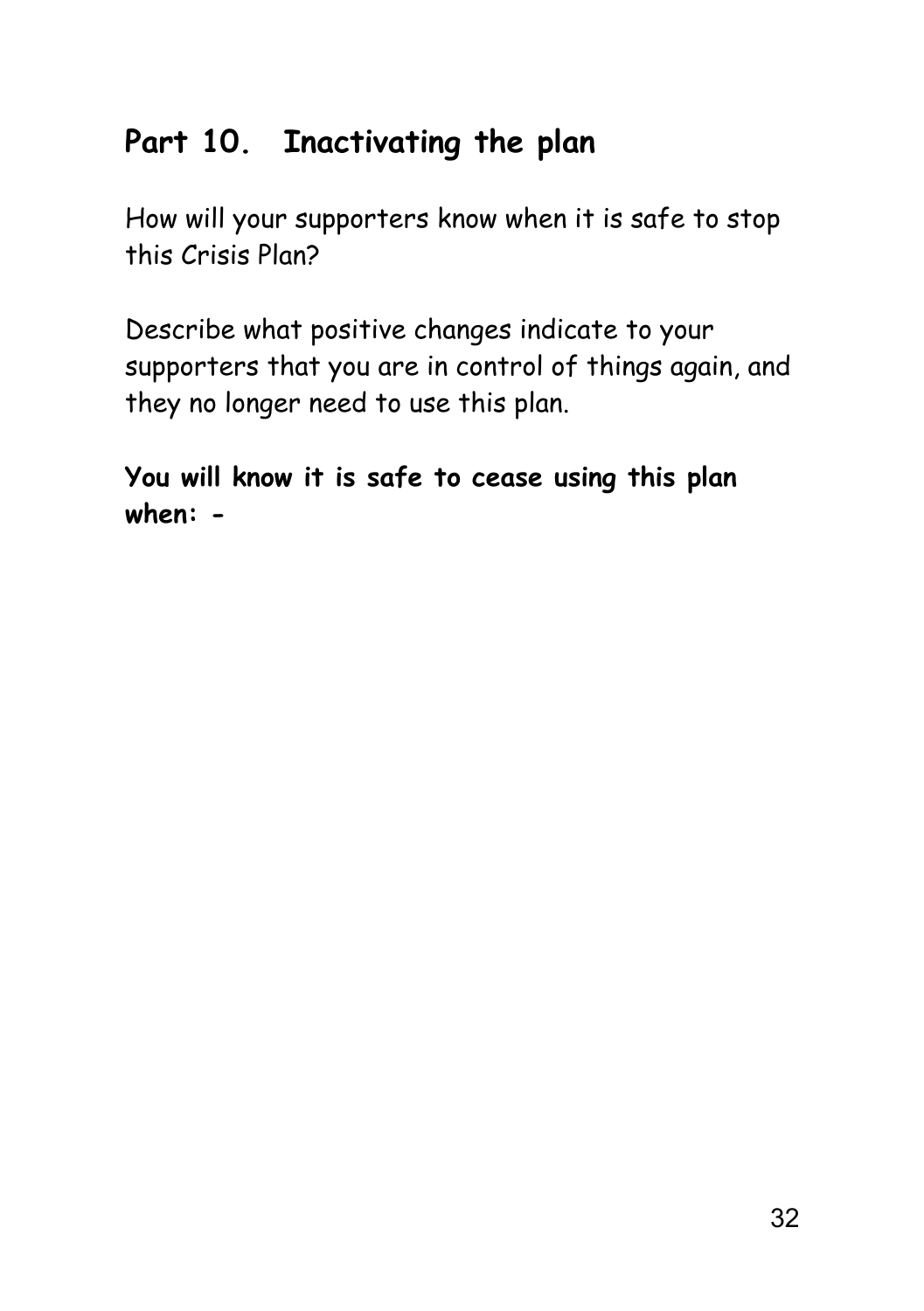#### **Crisis Plan statement (optional)**

You can help ensure that your crisis plan will be followed, by signing it in the presence of two witnesses. It will further increase its potential for use if you identify your supporters and name people who are prepared to back up your needs and preferences.

| I                                                  | developed this plan on |
|----------------------------------------------------|------------------------|
| (date)                                             |                        |
| With the help of:                                  |                        |
| Signed                                             | Date                   |
| Witness                                            | Date                   |
| Witness                                            | Date                   |
| This plan takes over from any with an earlier date |                        |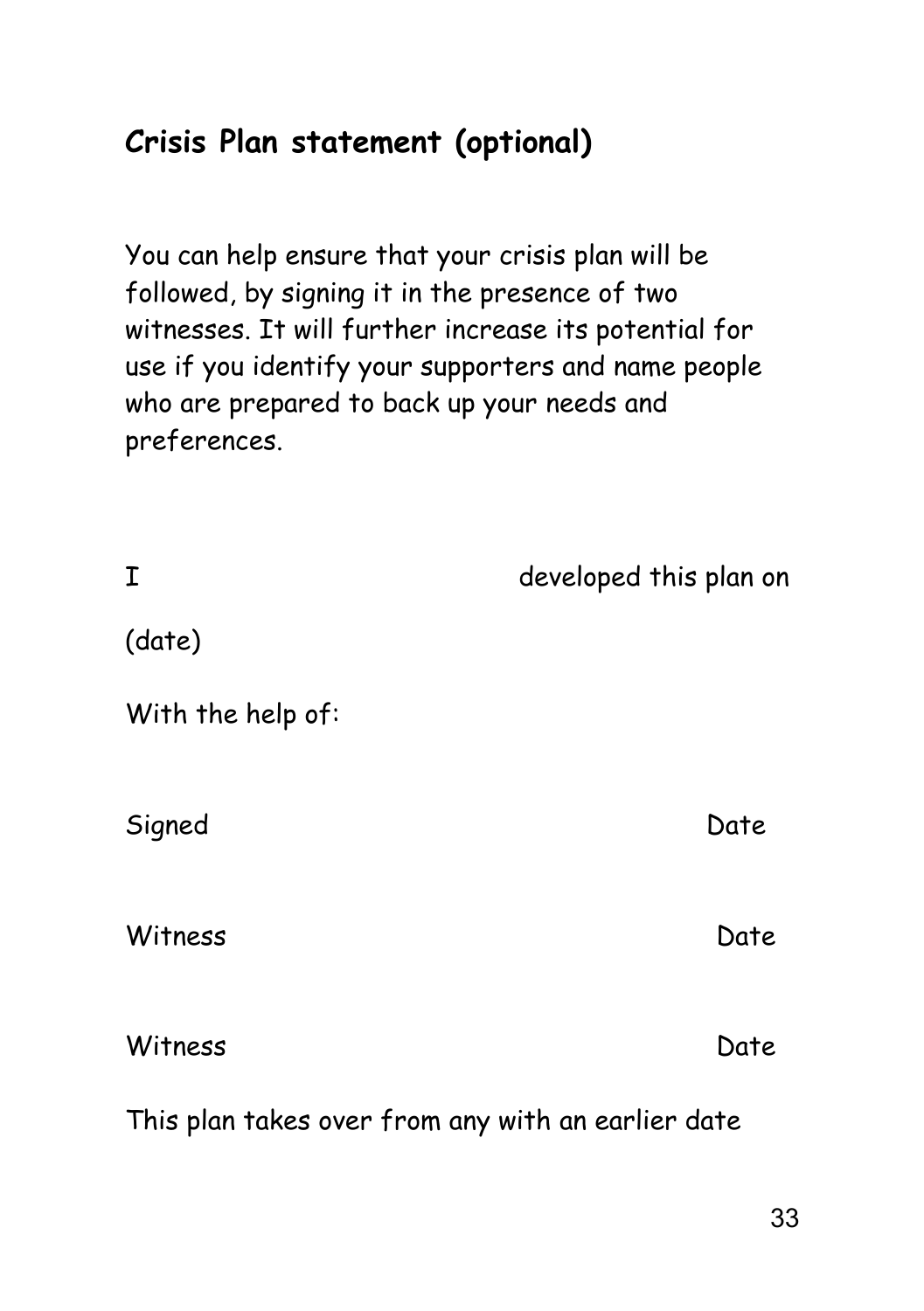#### **Part 6. Post Crisis Planning**

If despite your best efforts at caring for yourself and working with others, you still go through a crisis – this is not the end of the world, nor does it mean you cannot recover.

Recovery is a process that you can get back to at any time and after any experience, no matter how bad. But in order to do so it will be very helpful to reflect on what has happened to you and learn from it. Some can do this alone, most of us are greatly helped by having someone we trust to turn to, and talk it over together.

After a crisis you may be exhausted and badly shaken, so pick your time when you are ready and willing to make sense of it, and you have the energy to do so.

Then talk and think through what has happened, and compare this with the WRAP you have written so far.

**What have you learned about yourself and others through this crisis?**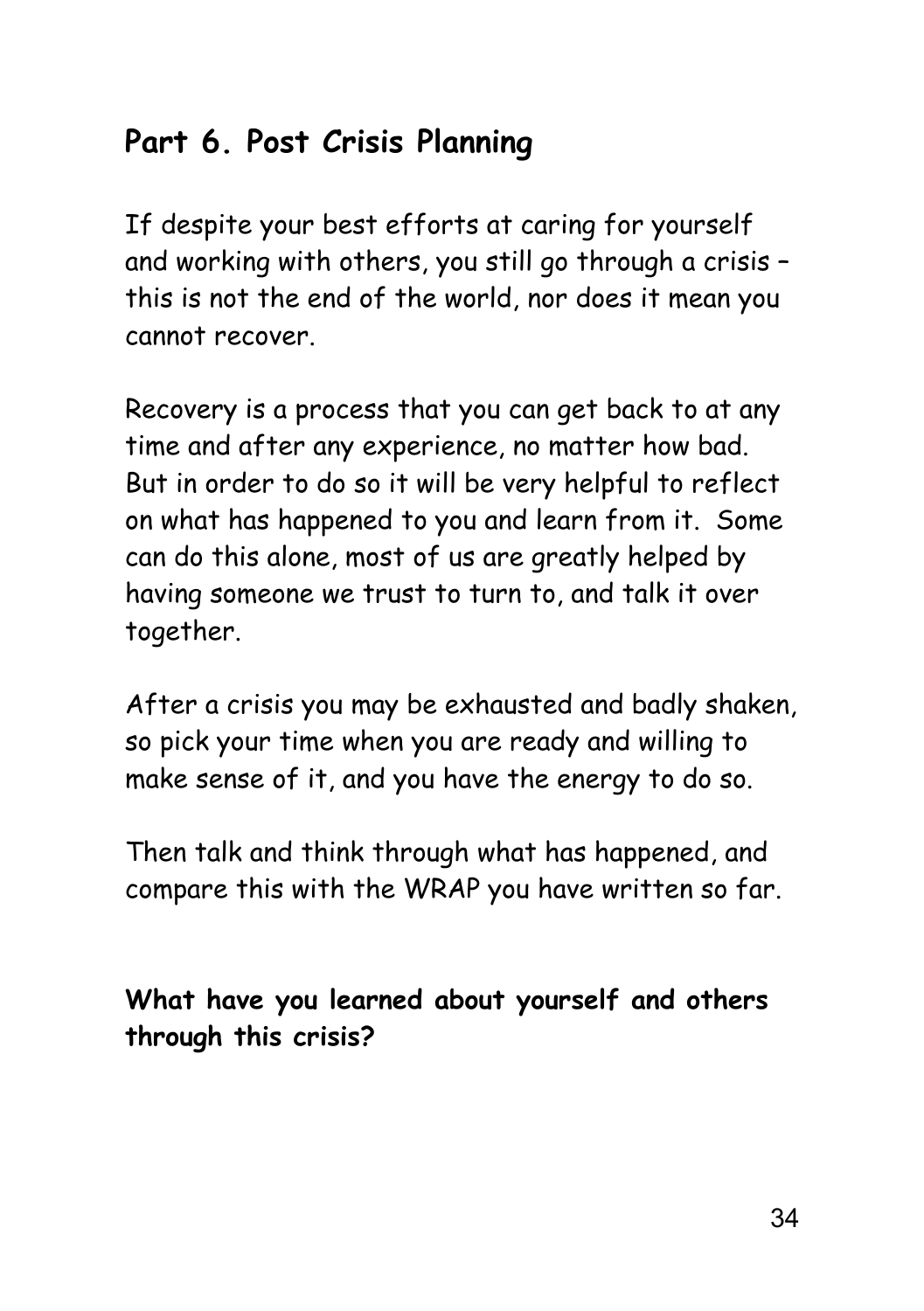**Are there parts of your WRAP that didn't work out as you had hoped?**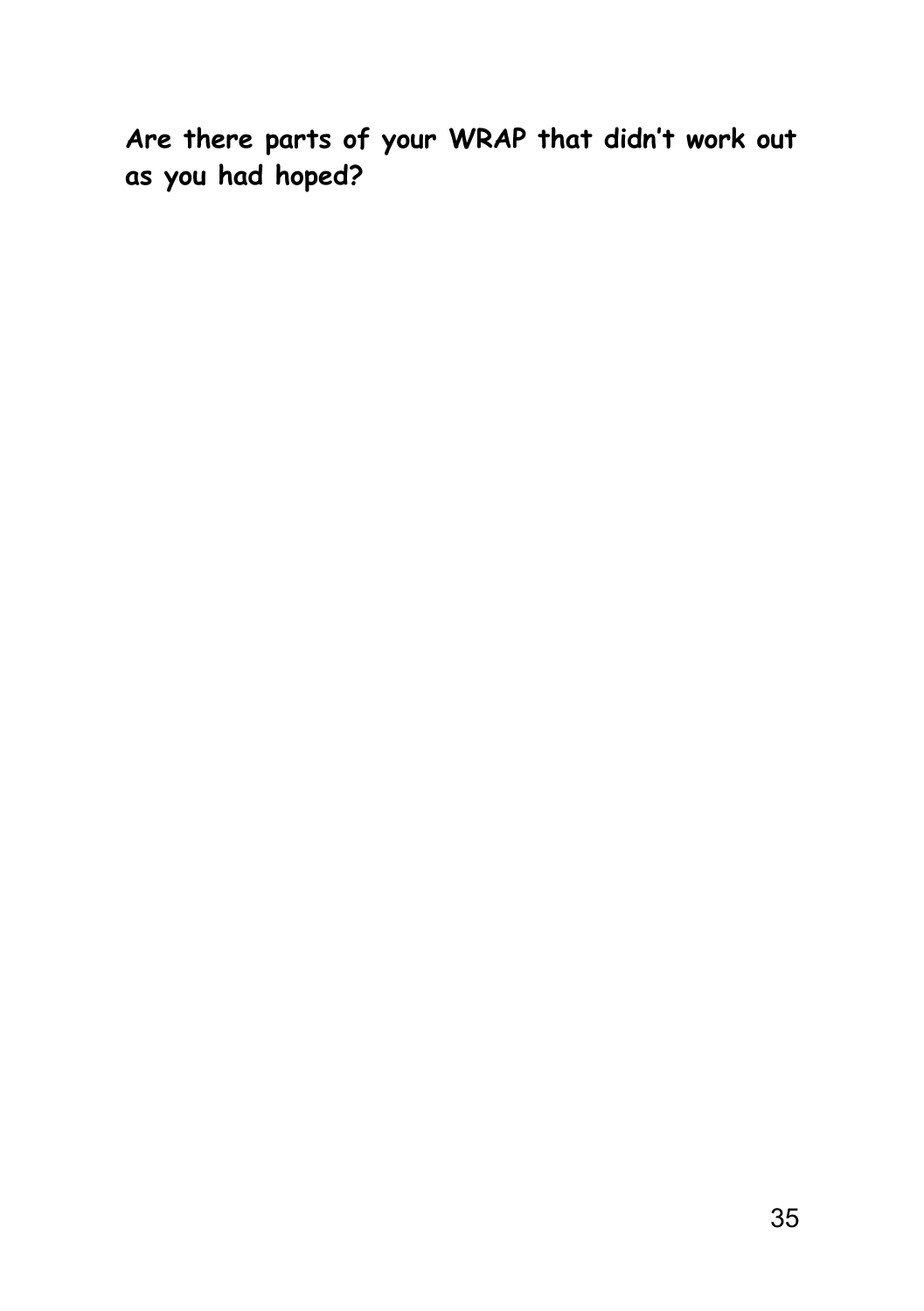**What changes can you make now to your WRAP to make a further crisis less likely?**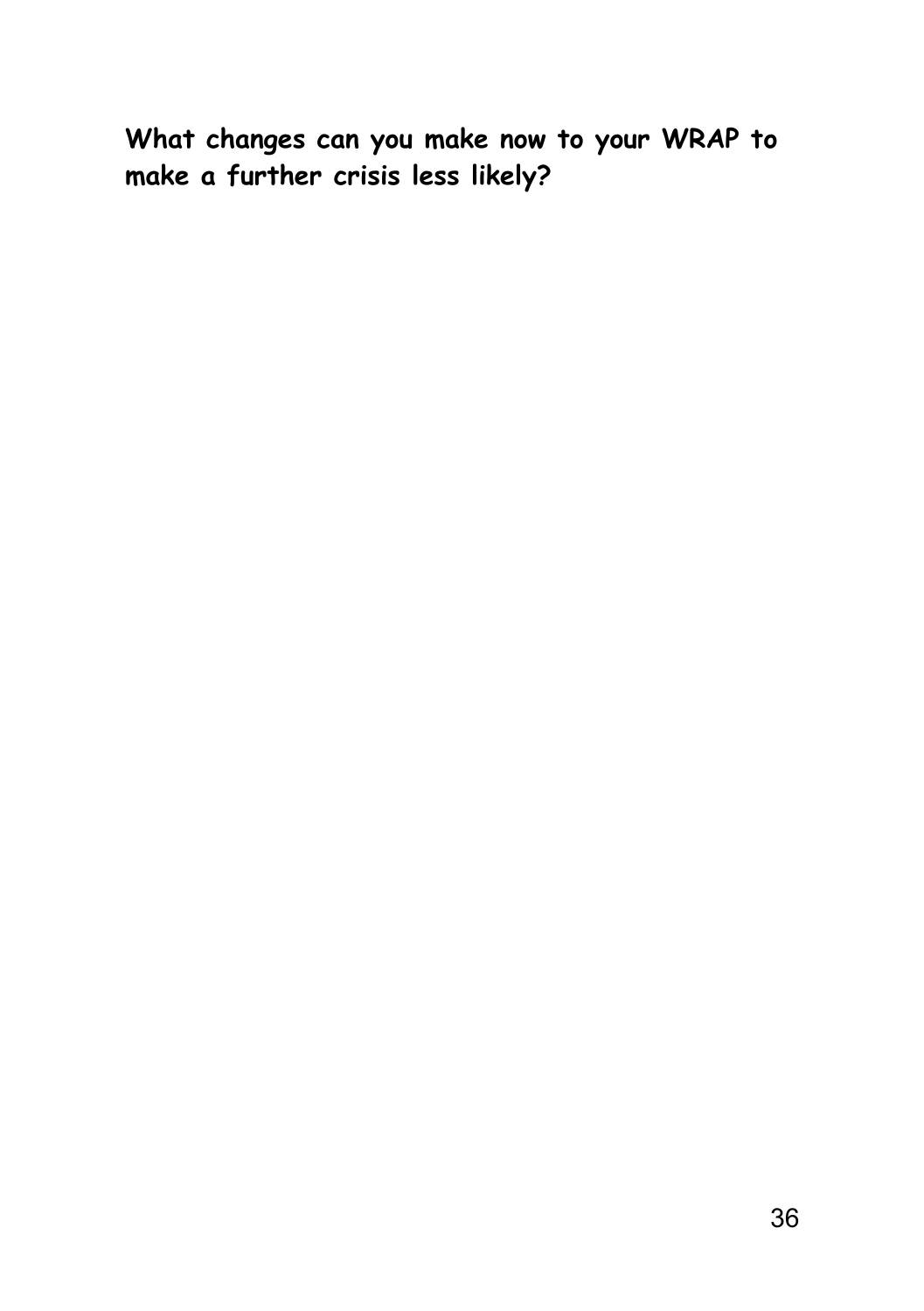### **UPDATE FOR \_\_\_\_\_\_\_\_\_\_** (date) How did I feel today? (circle) (not well) **1 2 3 4 5** (very well) Why was this? - Did I experience any **triggers** or **early warning signs**?

What was the **best** thing that happened today?

**My Day Notes:**

37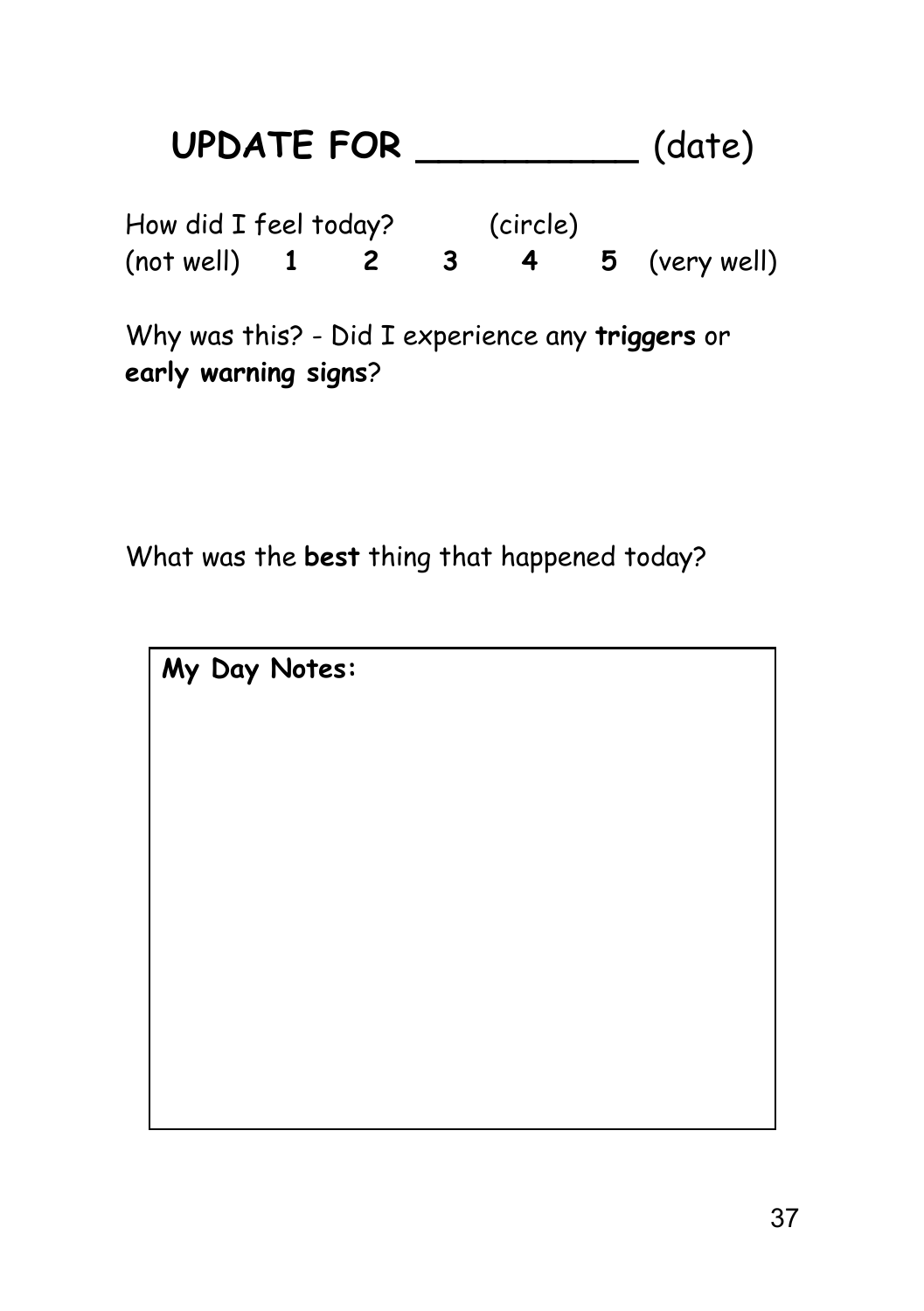# **DEVELOPING A WELLNESS TOOLBOX**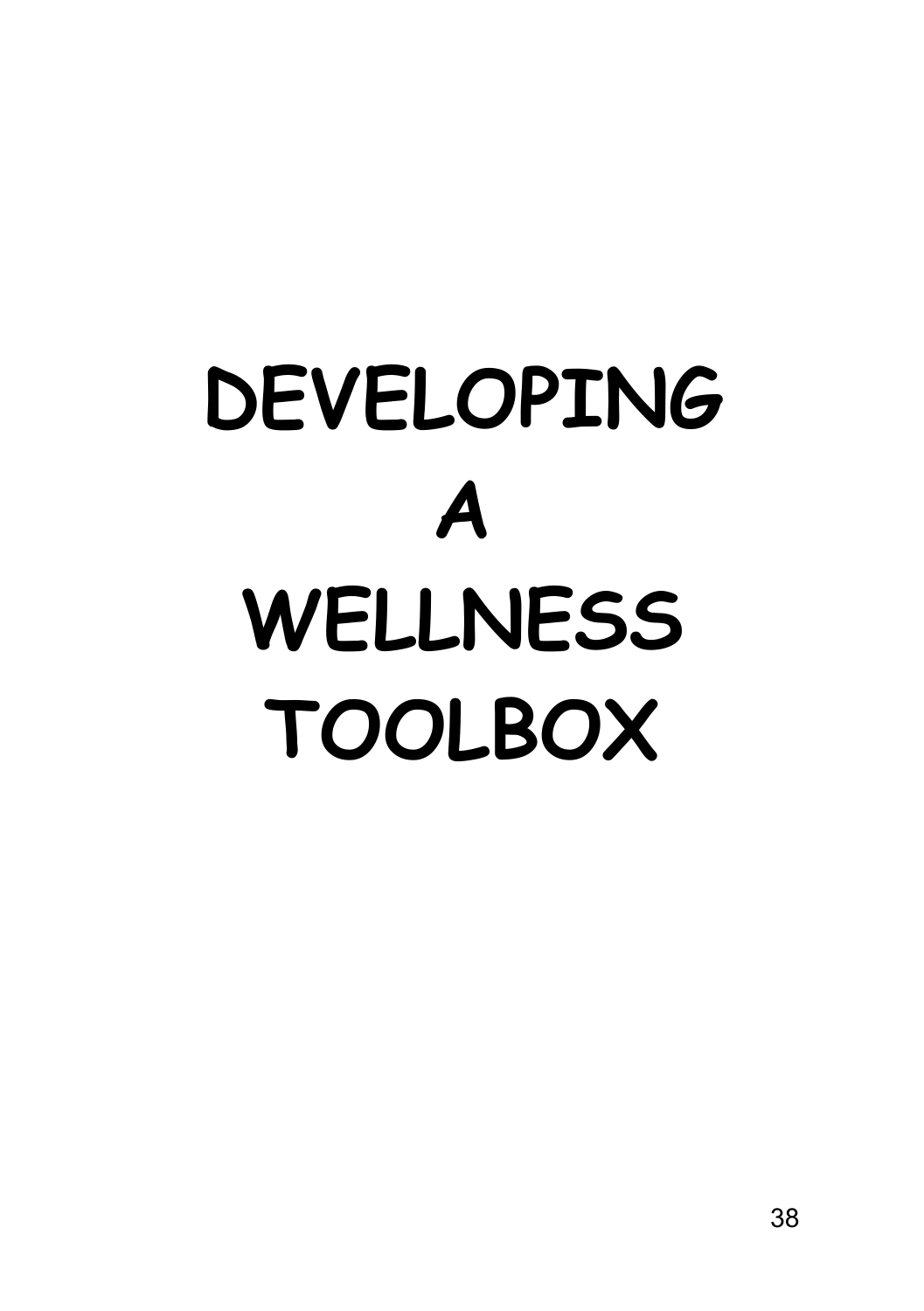# **MY DAILY MAINTENANCE PLAN**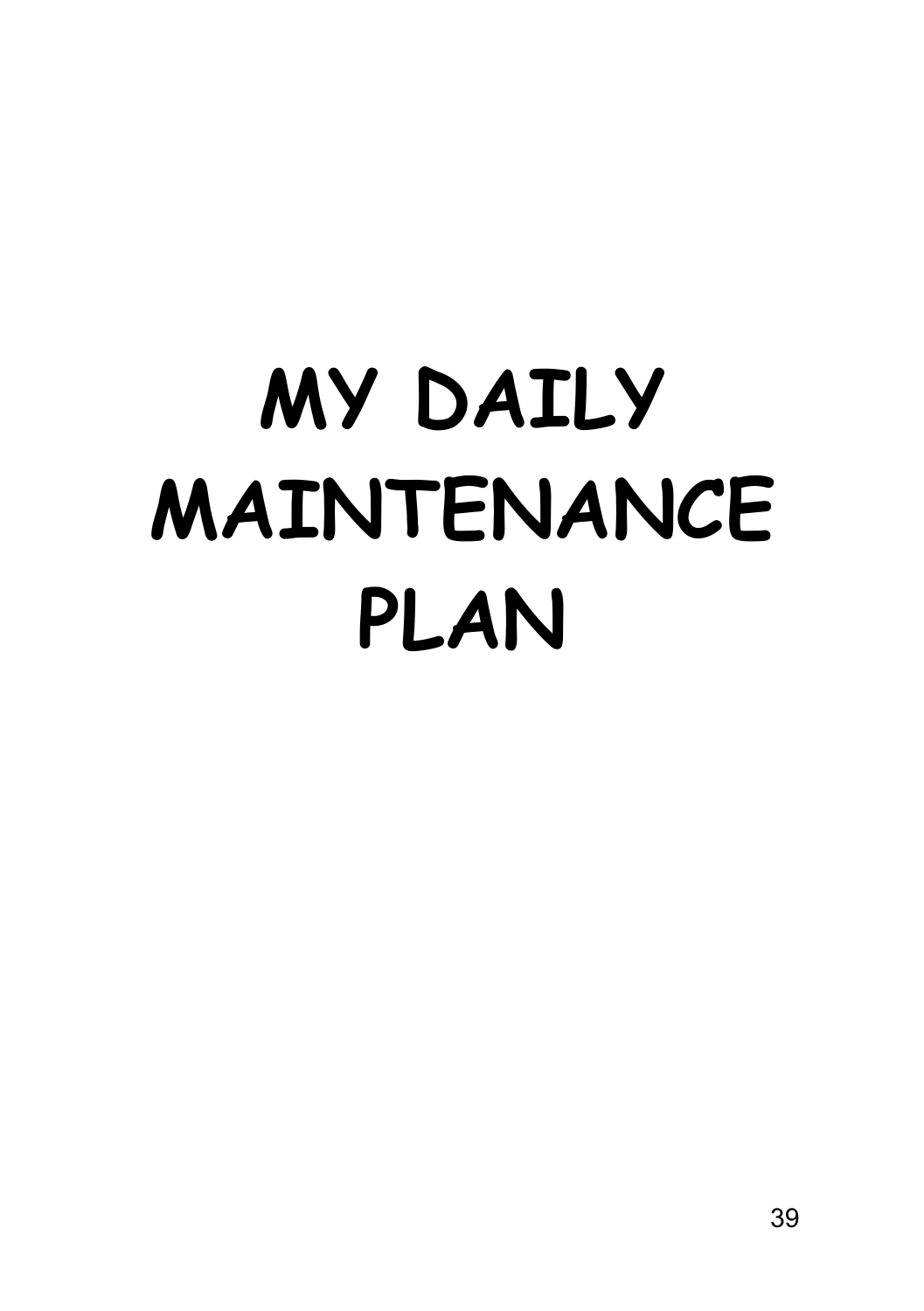## **TRIGGERS**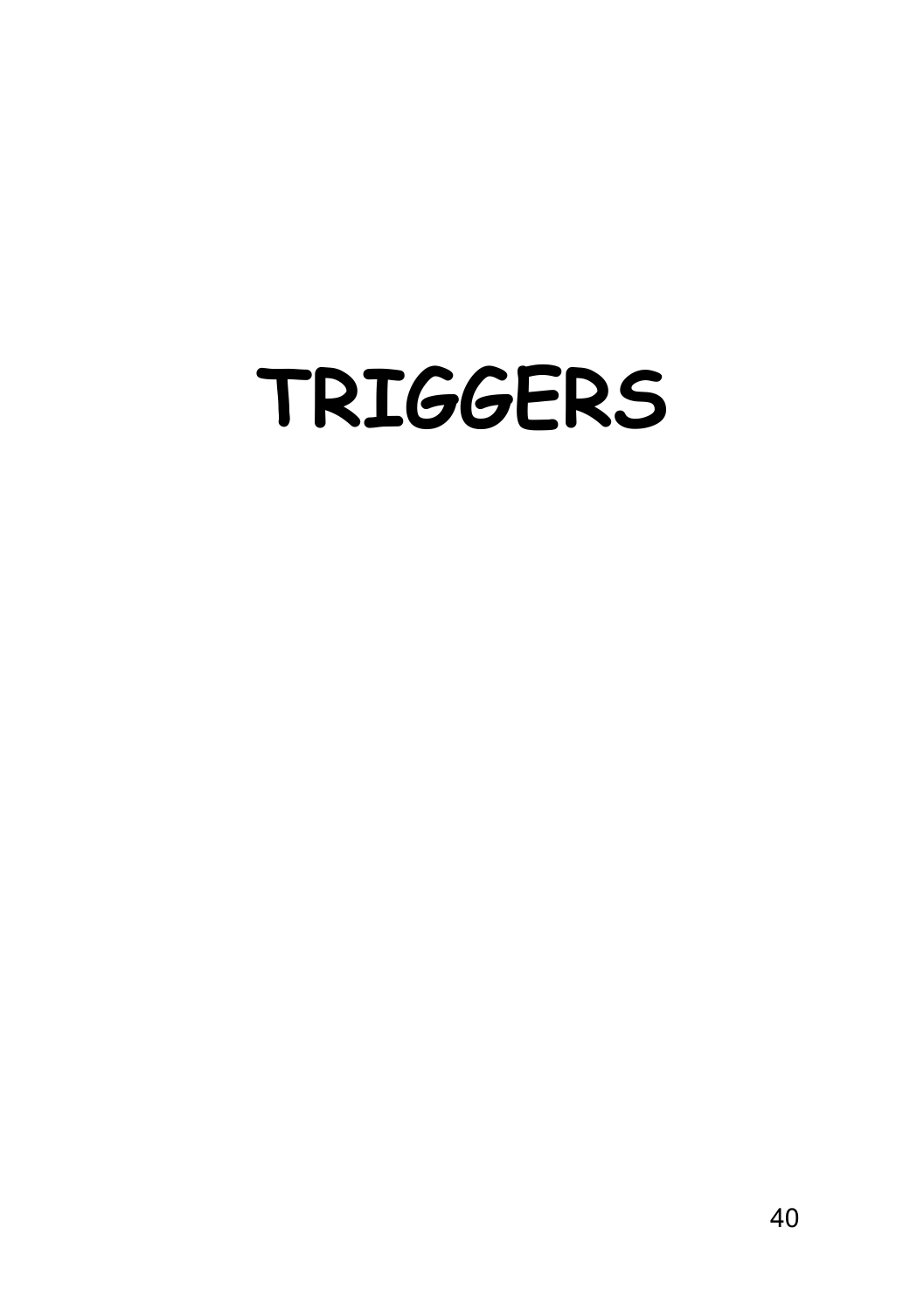# **EARLY WARNING SIGNS**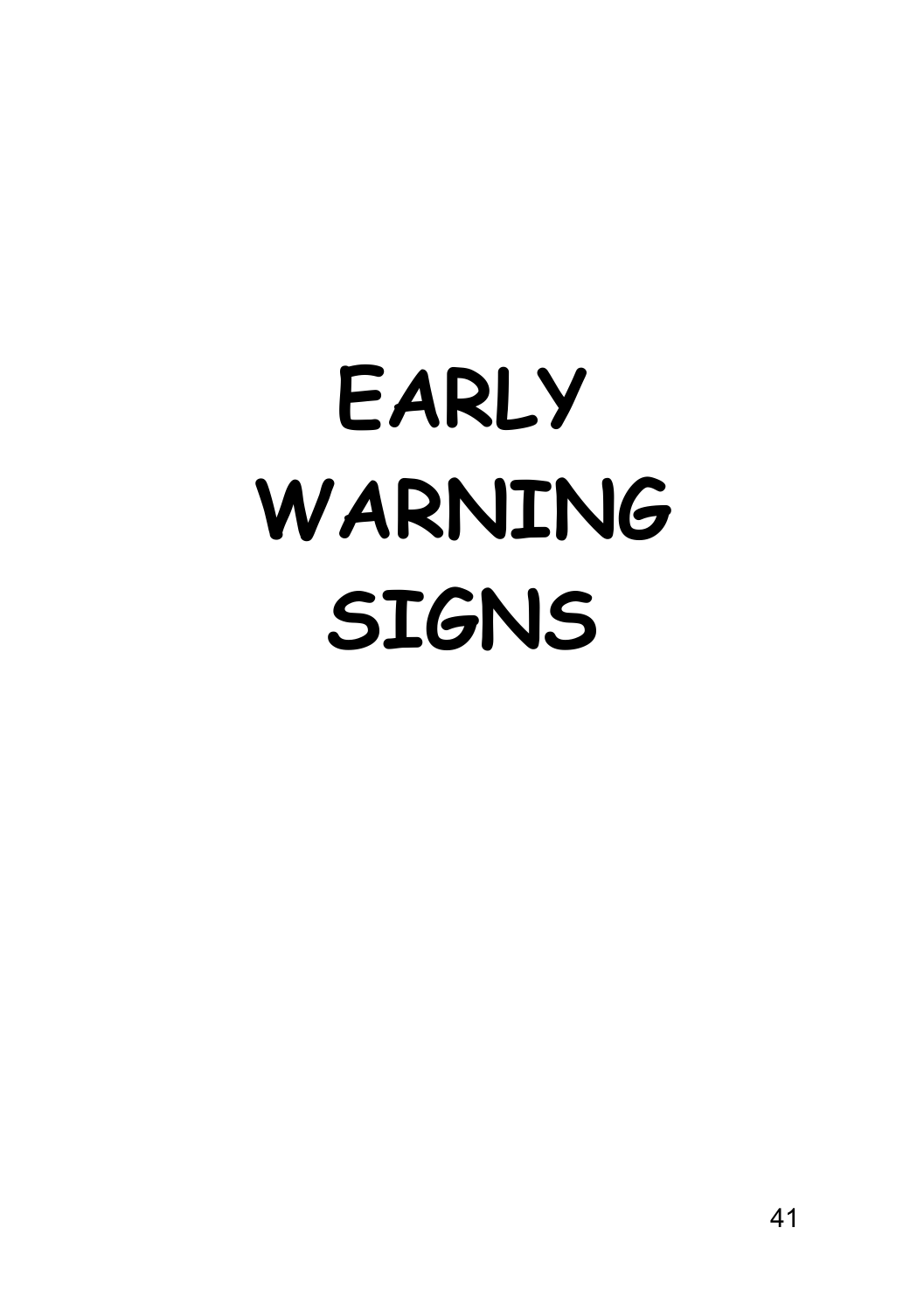# **PERSONAL CRISIS PLAN**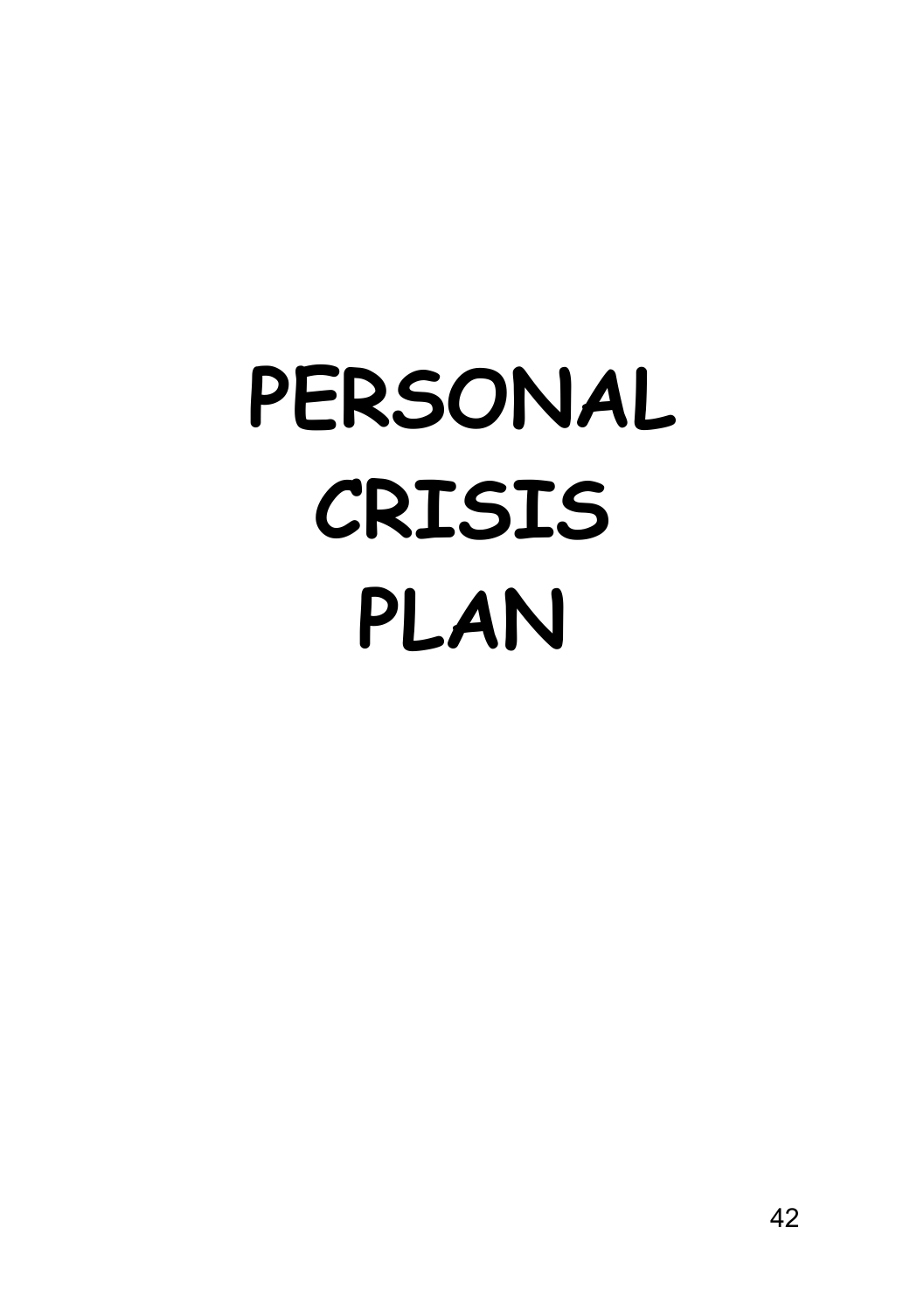# **POST CRISIS PLANNING**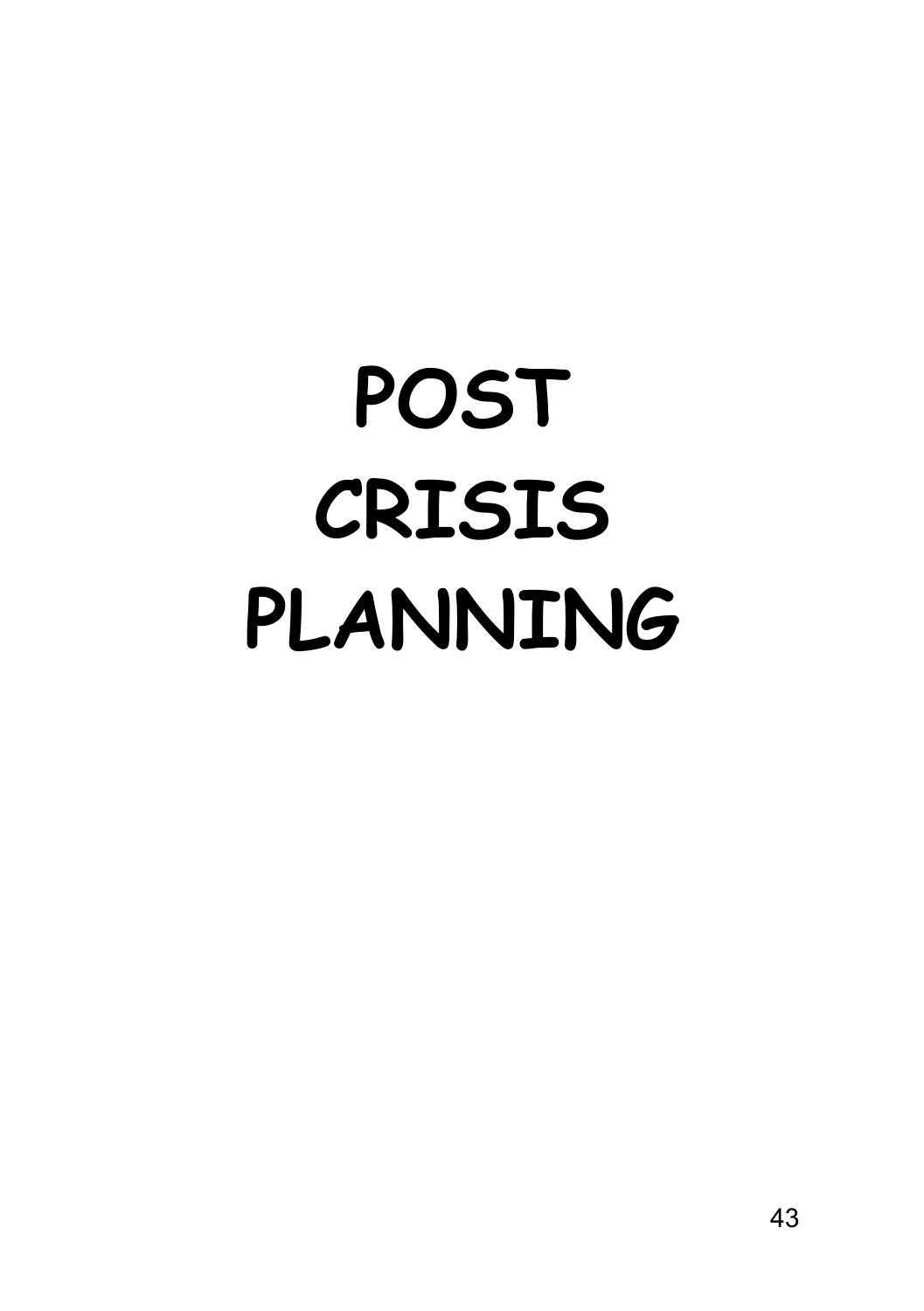# **DAY TO DAY LIVING**